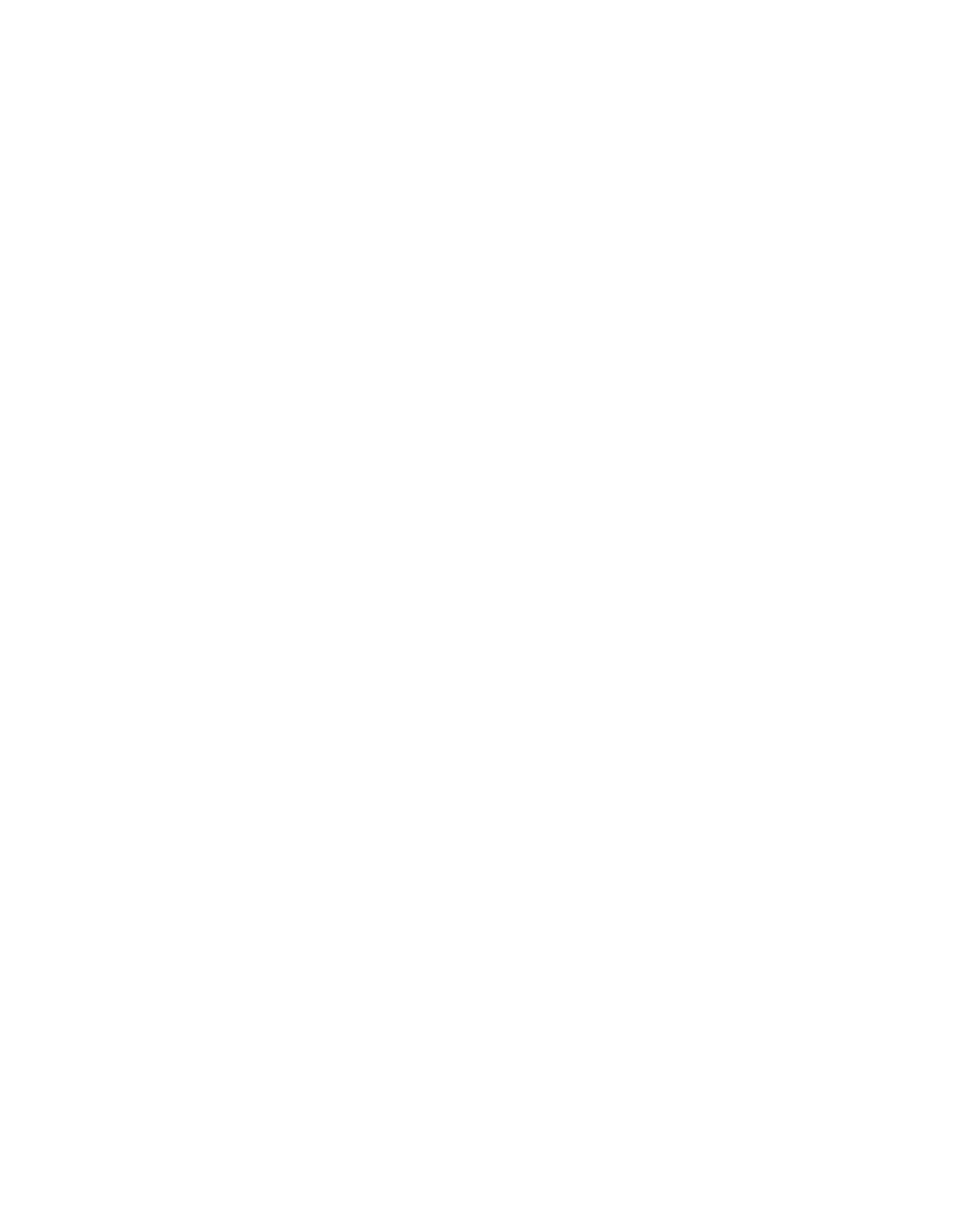# Letter from the President

Dear Colleagues,

On behalf of the State Center Community College District, I am pleased to present the Clovis Community College Strategic Plan 2021-2025. I would also like to offer my sincere thanks to our college community for their hard work and commitment to our integrated planning process.

The CCC Strategic Plan 2021-2025 is the result of college-wide collaboration to create a plan that focuses on achieving the Institutional Goals outlined in our CCC Educational Master Plan 2017-2021, which was approved by the Board of Trustees on April 4, 2017. This plan continues the work started with the CCC Strategic Plan 2017-2021. It also aligns with the District Mission and Overarching Goals outlined in the District Strategic Plan 2020-2024, which was approved by the Board of Trustees on March 2, 2021.

This Strategic Plan translates the broad goals developed in the Educational Master Plan into specific actions that will advance the college and support student success over the next four years. It also supports current statewide community college initiatives including Vision for Success, Diversity, Equity, and Inclusion, Guided Pathways, and the important connection between instruction and student services to increase student completion.

This plan is a dynamic document that is part of our integrated planning process. Progress towards our goals will be reviewed annually and communicated with the campus community.

The plan was developed throughout Fall 2020 and Spring 2021. Due to Covid-19, we were not able to hold an in-person planning retreat. Therefore, we scheduled and held four online planning retreats, two in the Fall and two in the spring. Each interactive retreat included more than 60 faculty, students, classified professionals and administrators, who engaged in extensive analysis, reflection, and discussion throughout each session. An online survey regarding final strategic goal options was presented in February to allow college-wide input and participation. At various stages throughout the process, College Council members and an ad hoc group of College Council utilized the valuable input from the retreats to help organize and refine the suggested changes. In March, the College held a Community Town Hall to gain input from our city, business, and educational partners. After the final draft was completed, the Office of Institutional Research added measurable outcomes and cross-walked the action steps in this plan with other college-wide planning documents. Finally, project leaders and completion dates were assigned for each action step activity.

The Strategic Plan was reviewed by all constituent groups, including Academic Senate, Classified Senate, Associated Student Government, and President's Council. On May 19, 2021, it was reviewed by College Council and recommended for submission to the Board of Trustees. The plan was approved by the Board of Trustees on July 06, 2021.

The Clovis Community College Strategic Plan 2021-2025 reflects the sincere commitment of everyone at Clovis Community College to achieve our mission: *"Creating Opportunities…One Student at a Time."*

Sincerely,

L. a. Bennett

Dr. Lori Bennett President Clovis Community College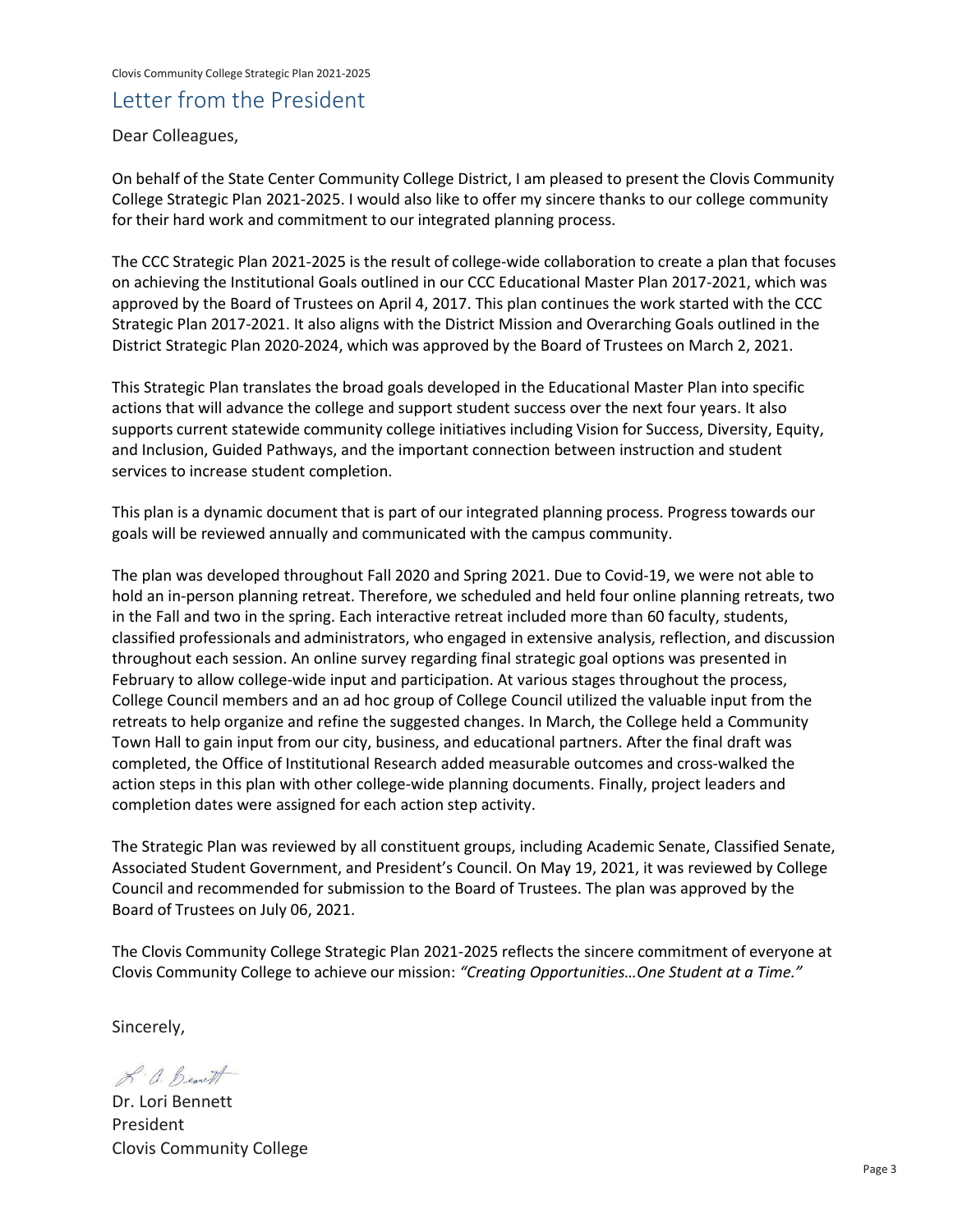# **College Council Members 2020-2021**

#### Faculty

Ann Brandon *English Instructor/Academic Senate Representative*

Stephanie Briones *Communication Instructor/Academic Senate Representative*

Cynthia Elliott *English Instructor/Academic Senate President, SCFT(Spring)*

Jennifer Hanson *History Instructor/Academic Senate Representative*

Janice Ledgerwood *Art (Digital Multimedia) Instructor/Academic Senate Representative, SCFT (Fall)*

Anthony Ratkus *Adjunct Instructor/Academic Senate Representative*

Liz Romero *Child Development Instructor/ Immediate Past Academic Senate President*

Angelita Zaragoza *Counselor Coordinator for TRiO/Academic Senate Representative*

# Classified Professionals

Caryss Johnson *Senior Program Specialist Student Services/Classified Senate President*

Michelle Johnson *Senior Research & Planning Analyst Classified Senate Representative*

Rebecca Kinlow *Financial Aid Analyst Classified Representative Appointed by CSEA*

Jason Mendez *Digital Media and Graphic Designer Classified Senate Representative*

Nanci Sumaya *Admissions and Records Specialist Classified Senate Representative*

Bonnie Boonthavongkham *Assistant to the President/Recorder*

Vicki Cockrell\* *Assistant to the President/Recorder*

#### **Students**

Alexis Bissell *Associate Student Government President*

Amrita Dhami *Associate Student Government President*

Diana Flores\* *Associate Student Government Student Trustee*

# Administrators

Alex Adams\* *Director of Institutional Research, Evaluation, and Planning*

Lori Bennett *President*

Monica Chahal\* *Vice President of Instruction*

Marco J. De La Garza *Vice President of Student Services*

Lorrie Hopper *Vice President, Administrative Services*

Matt Levine *Financial Aid Director/Alternate Member*

James Ortez *Dean of Instruction*

Kira Tippins\* *Dean of Student Services*

#### College Council Ad Hoc Members

Jordan Anderson *Chemistry Instructor*

Cole Hesterberg *Associate Student Government Vice President*

Erica Johnson *Counselor*

Monica Marquez *Child Development Lab School Manager*

Shilpa Ranganathan *Sociology Instructor*

Isaac Reyna *Outreach Specialist*

Jacquelyn Rubalcaba-Muniz *Director of Disabled Student Services & Programs*

Tracy Stuntz *Instructional Designer*

\*Also, member of College Council Ad Hoc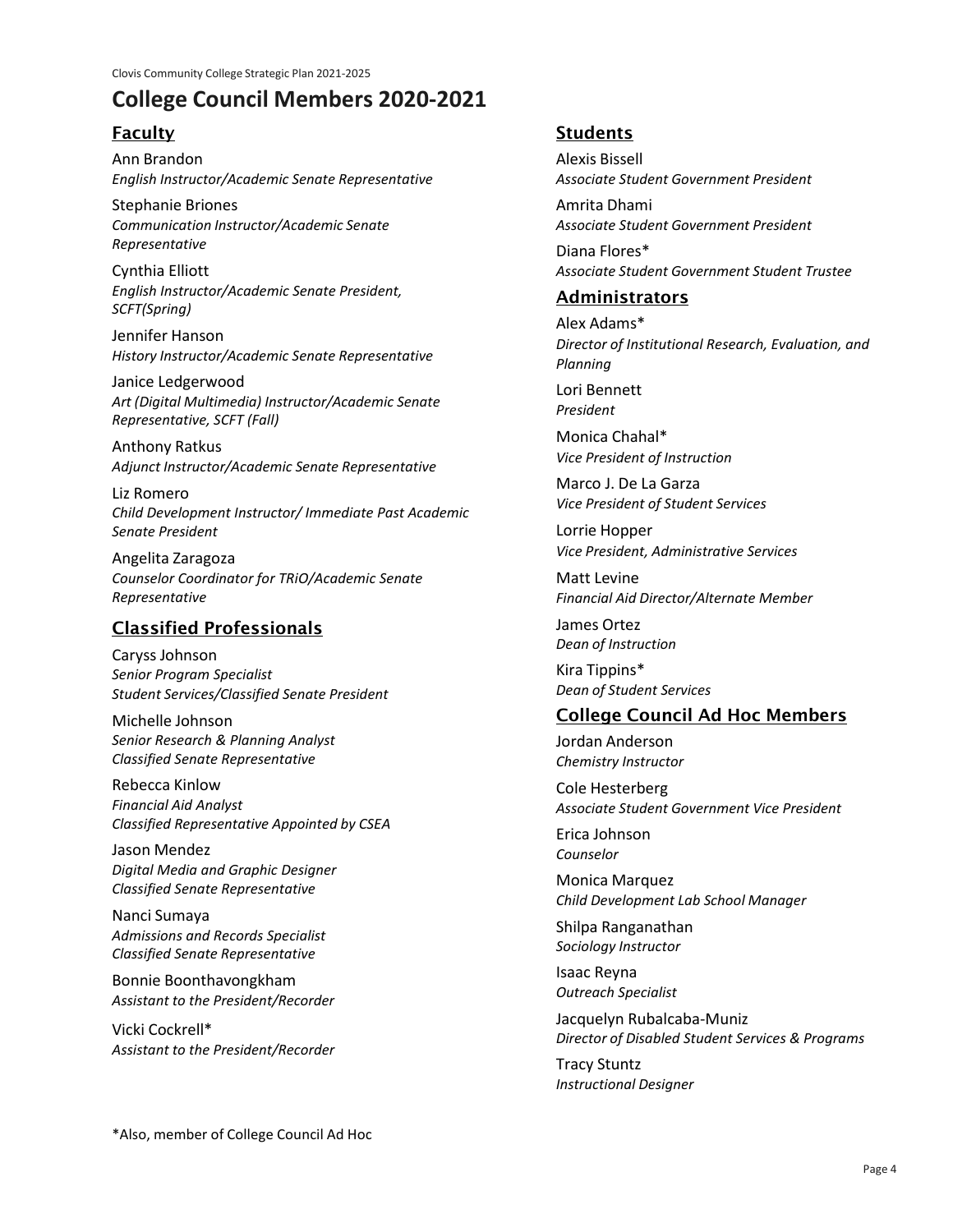#### College Vision Statement

Clovis Community College is the college of choice for academic excellence, innovation, and student achievement.

#### College Mission Statement

#### **Creating Opportunities – One Student at a Time**

- We honor diversity and serve all students of our community.
- We promote opportunities for success and wellness through full access to programs and services, and we provide comprehensive student support to achieve equity.
- We foster critical, creative, and engaged thinking through education based on integrity, generosity, and accountability.
- We support student success along pathways to certificates, degrees, and transfer programs, preparing students for thriving futures.
- We build community partnerships to enhance student learning and success, thereby advancing economic vitality in the community.
- We engage in reflective research and innovation focused on learning and student success.

#### Guiding Principles

Guiding principles for Clovis Community College planning:

Community Equity Innovation

These are the three primary guiding principles for Clovis Community College's planning. Each contributes to student success. All the objectives in college planning should be designed and evaluated with these principles in mind.

#### **Community building**

All students, faculty, and staff serve as invaluable members of our community of learning. Our college promotes a culture of authenticity that extends across all disciplines, services, and functions. We plan to expand and improve our relationship with the community at large through a commitment to collaboration and communication.

#### **Equity**

We commit to providing equitable and inclusive opportunities for all. We strive for equitable practices and policies that support and encourage success in all our students. We are inspired by the diversity of our community and our goal is to reflect this on our college campus.

#### **Innovation**

Our college prides itself as an institution dedicated to growth through change and innovation. We are committed to the highest levels of creativity and innovative practices that will provide the best opportunities for our students and prepare them for long term success.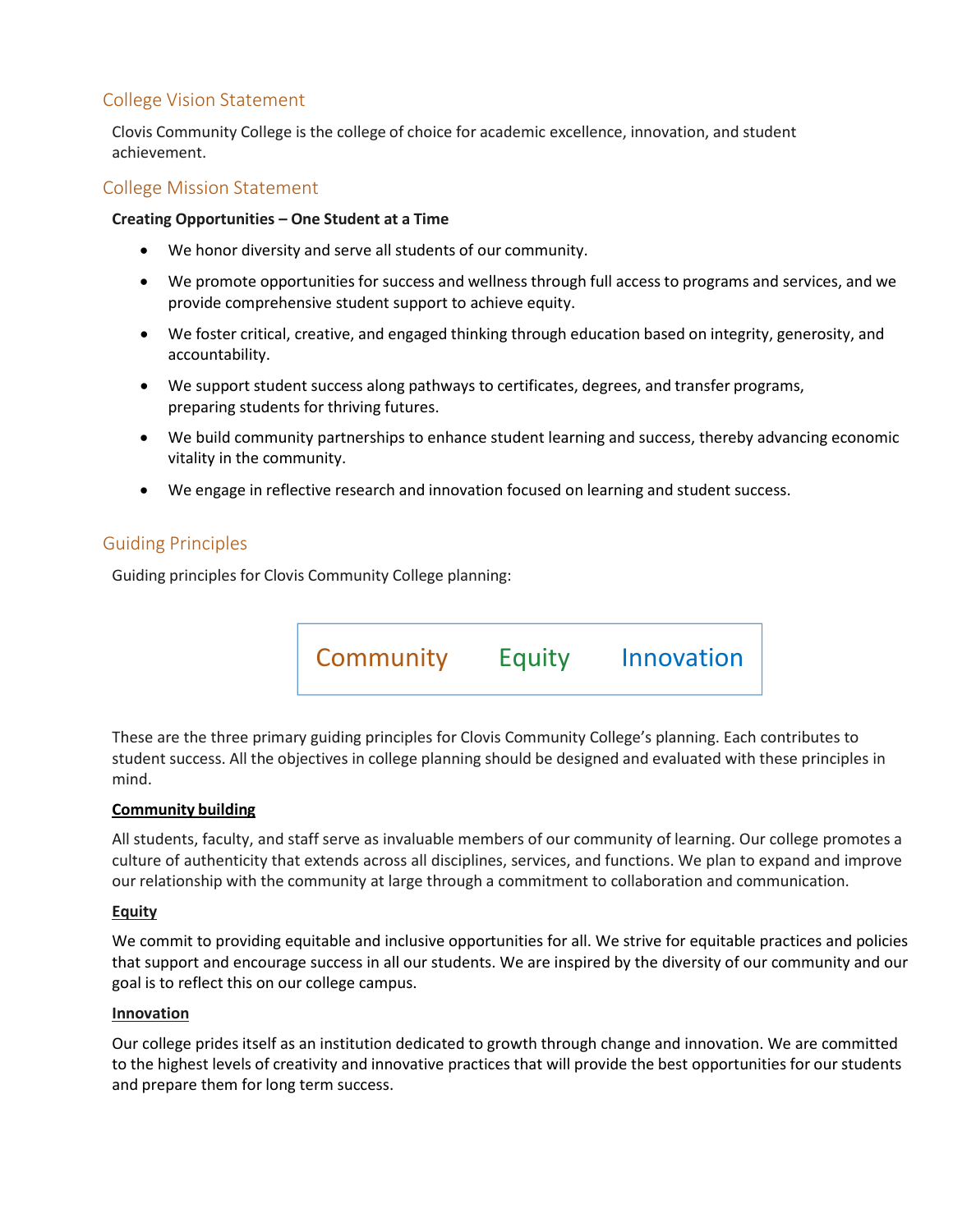# Integrated Planning Model

The following graphic shows a graphical representation of the College's Integrated Planning Model. The Strategic Plan flows from the Educational Master Plan. The goals in the Strategic Plan were developed as part of the Educational Master Plan process, completed in the fall of 2016. As depicted in the planning model, the guiding principles for Clovis Community College planning are data analysis, communication, and student equity.

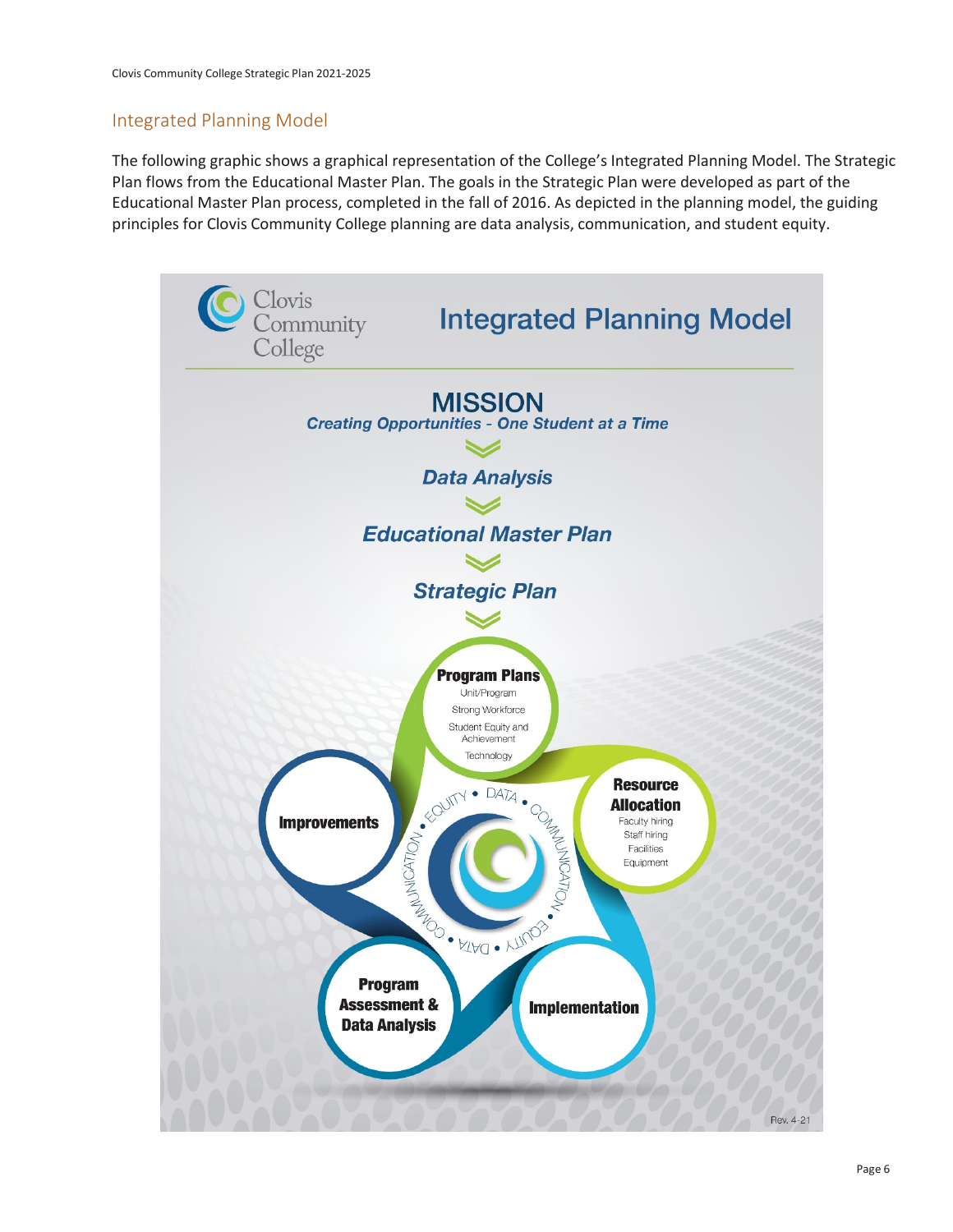# Clovis Community College Strategic Plan 2021-2025 Introduction to the Clovis Community College Strategic Plan 2021-2025

#### Overview

The Strategic Plan 2021-2025 is an essential component of the College's integrated planning process and operates within the framework defined by the Clovis Community College Educational Master Plan. The Educational Master Plan 2017-2027 is based on the college's mission, vision, and values, and was developed in a collaborative process involving the faculty, students, and staff of the college as well as members of the local community. The Educational Master Plan is an overarching plan which includes internal and external scans, growth forecasts, and six broad goals for the college during the next ten years.

For the 2021-2025 Strategic Plan, the six goals have been updated to reflect our current focus:

- 1. ACCESS: Create Opportunities and Remove Barriers
- 2. STUDENT-CENTERED CURRICULUM: Develop and Teach Equitable and Inspiring Curriculum
- 3. SUPPORTING STUDENT SUCCESS: Provide Equitable and Comprehensive Services
- 4. COMMUNITY & PARTNERSHIPS: Create, Develop, and Strengthen Relationships
- 5. RESOURCES & FACILITIES: Expand and Enhance the Campus Environment
- 6. INSTITUTIONAL EFFECTIVENESS: Foster a Collegial, Collaborative, and Inclusive College Environment

These goals provide the basis for the Strategic Plan's overall structure. The Strategic Plan 2021-2025 is the second of three four-year strategic plans that will cover the Educational Master Plan's 10-year planning cycle. These Strategic Plans will guide the college in meeting these goals and include objectives, action steps, timelines, measurable outcomes, and leaders responsible for ensuring actions are taken and outcomes are monitored.

#### Development of the Strategic Plan 2021-2025

In the Fall of 2020, President Dr. Lori Bennett charged members of the College Council with leading the Strategic Planning process. College Council is the highest college governing body, and includes a representative group of students, faculty, classified professionals, and administrators.

The strategic planning process was initiated during the college strategic planning retreat, held on October 23, during which the concept of a strategic plan was discussed, and participants engaged in initial brainstorming regarding gaps, accomplishments, and future ideas related to the current strategic goals and objectives.

On November 6 and 13, the College Council ad hoc met to review and summarize input from the first retreat. This summary was reviewed by College Council and used to help plan the second retreat.

The second planning retreat was held on November 20, 2020 and members participated in data analysis and discussed strengths and areas of improvement related to access, retention, and award completion.

The third planning retreat was held on January 19, 2021 and building off the analysis from the first two retreats, participants reviewed the six goals and supporting objectives to determine if they were still relevant and recommend revisions.

On February 4, College Council reviewed the recommendations from the third retreat and refined the goals and objectives.

On February 8, the Office of Institutional Research emailed a survey to the college community to gather final input on the recommended strategic goals.

The fourth planning retreat was held on February 19, 2021. Participants reviewed the updated objectives and added new supporting action steps.

On March 4, College Council reviewed the recommendations from the fourth retreat and further refined the objectives and action steps.

A Community Town Hall was held on March 10, during which community members provided feedback on the draft strategic plan.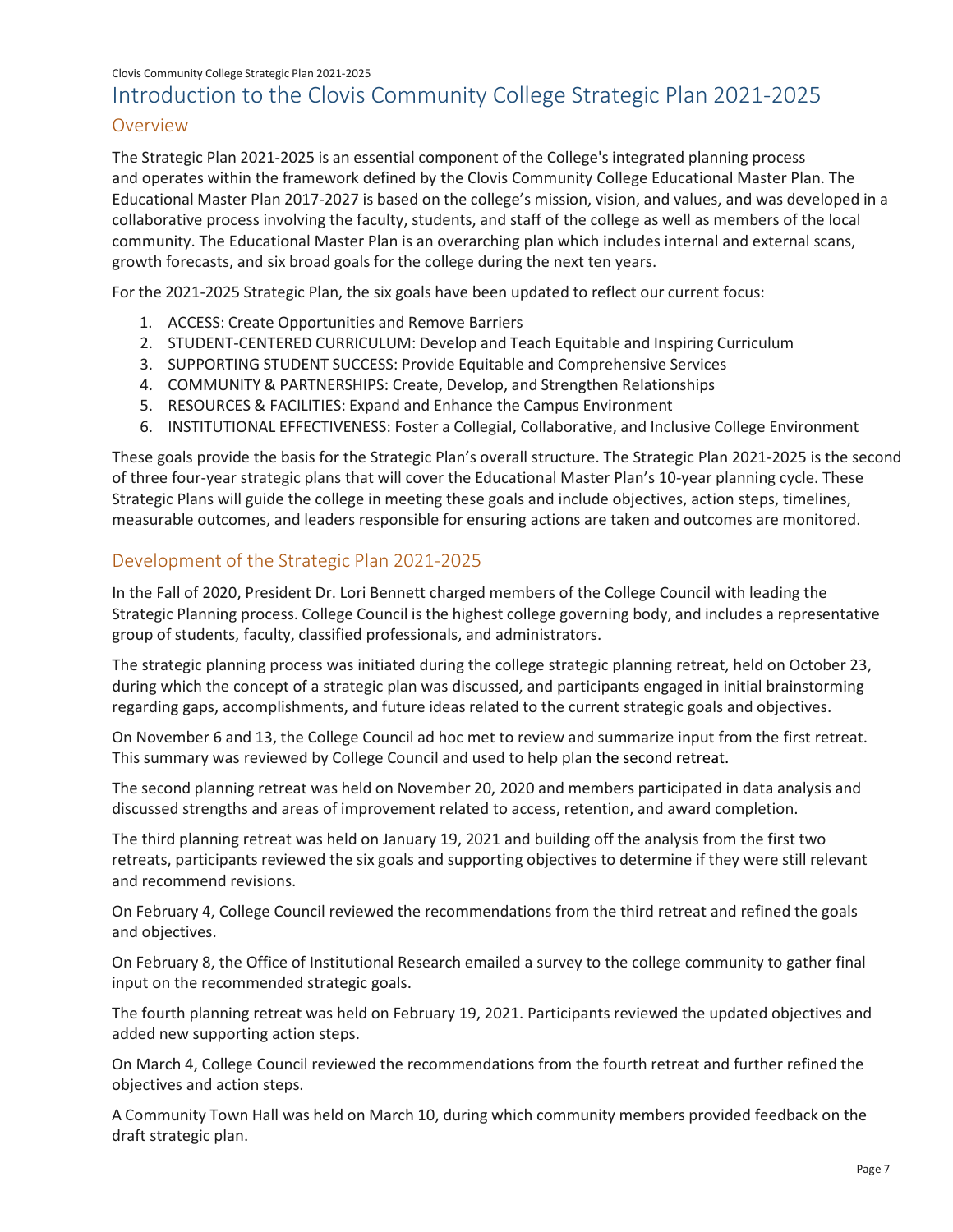On March 18, College Council reviewed the final draft of the new strategic goals, objectives, and action steps. The process continued with a first and second reading by the Academic Senate, Classified Senate, and Associated Student Government.

After the final draft was completed, measurable outcomes, project leads, timing, and integrated planning activities were identified and included in the plan.

At the College Council meeting held on May 19, 2021, the council conducted its second reading of the Strategic Plan. At that meeting, College Council agreed by consensus to approve the final draft and submit the Strategic Plan to the Board of Trustees for a first read at the June 1, 2021 Board meeting.

Dr. Bennett submitted the Clovis Community College Strategic Plan 2021-2025 to the State Center Community College District's Board of Trustees for approval. The Board of Trustees approved the plan on July 06, 2021.

#### The Strategic Plan

## 1.0 Access: Create Opportunities and Remove Barriers

1.1 Build and sustain guided pathways that support seamless transition from K-12 and Adult Education to CCC for career and transfer readiness

|       | <b>Action Step</b>                                                               | <b>Measurable outcome</b>                                                                                     | Leads                                                                             | <b>Date</b> | <b>Integrated</b><br><b>Plans</b>                                                        |
|-------|----------------------------------------------------------------------------------|---------------------------------------------------------------------------------------------------------------|-----------------------------------------------------------------------------------|-------------|------------------------------------------------------------------------------------------|
| 1.1.a | Continue to develop<br>new degrees and<br>certificates, with<br>emphasis on ADTs | 1. Curriculum completed/<br>courses scheduled<br>2. Students enrolled                                         | <b>VPI</b><br>Deans<br><b>Discipline Faculty</b>                                  | Year 1-4    | Aligns with<br>Enrollment<br>Mgmt Plan                                                   |
| 1.1.b | Continue to expand<br>dual enrollment guided<br>pathways                         | 1. Pathways developed with<br>local high schools<br>2. Increased number of dual<br>enrollment courses offered | VPI, VPSS<br>Deans<br>Dept Chairs Discipline<br>Faculty                           | Year 1-4    | Aligns with<br>Enrollment<br>Mgmt Plan,<br>SEA/Equity Plan,<br>K-16 Initiative           |
| 1.1.c | Continue to develop<br>CTE guided pathways                                       | 1. CTE pathways developed<br>2. Increased number of CTE<br>Dual Enrollment courses<br>offered                 | VPI, VPSS<br>Deans<br>Dept Chairs Discipline<br>Faculty<br>Counselors<br>Outreach | Year 1-4    | Aligns with<br>GP Plan,<br>Enrollment<br>Mgmt Plan,<br><b>SWF Plan</b>                   |
| 1.1.d | Develop pathways from<br>adult education to CCC                                  | 1. Pathways developed with<br>adult education centers                                                         | VPI, VPSS<br>Deans<br>Outreach<br>Counselors                                      | Year 1-2    | Aligns with<br>GP Plan,<br>Enrollment<br>Mgmt Plan,<br>Adult Ed Plan,<br><b>SWF Plan</b> |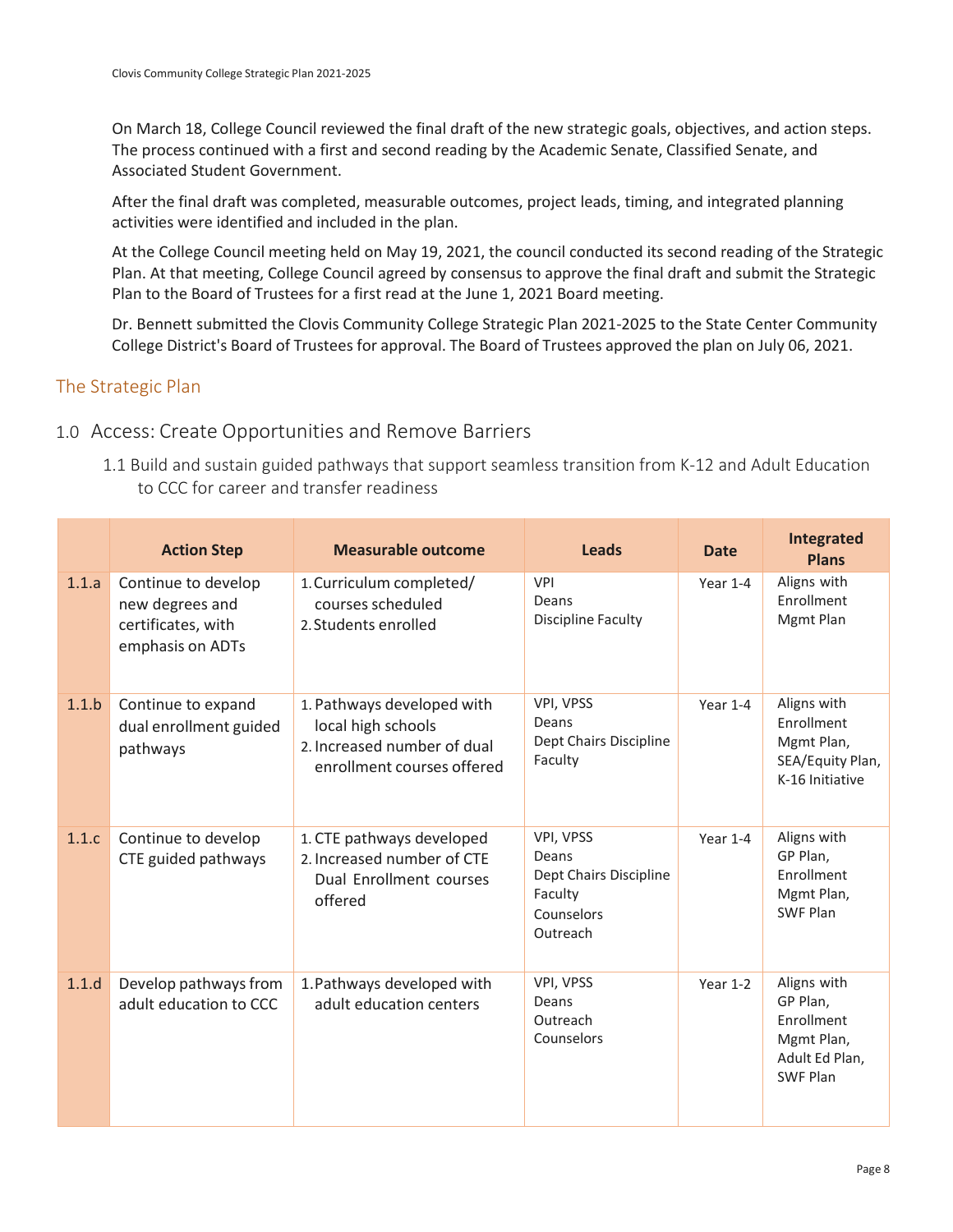1.2 Expand academic programs and student support services to support student enrollment growth

|       | <b>Action Step</b>                                                          | Measurable outcome                                                                                         | <b>Leads</b>                                                             | <b>Date</b> | <b>Integrated</b><br><b>Plans</b>                             |
|-------|-----------------------------------------------------------------------------|------------------------------------------------------------------------------------------------------------|--------------------------------------------------------------------------|-------------|---------------------------------------------------------------|
| 1.2.a | Expand current high-<br>demand programs                                     | 1. Increased number of courses<br>2. Enrollment Mgmt Plan<br>implemented                                   | <b>VPI</b><br>Deans,<br>Instruction<br>Dept Chairs<br>Discipline Faculty | Year 2-4    | Aligns with<br>Enrollment<br>Mgmt Plan,<br>Title V Grant      |
| 1.2.b | Align general education<br>offerings with student<br>demand                 | 1. Program and course<br>enrollment data analyzed<br>2. One-year schedule aligned<br>with SEPs implemented | <b>VPI</b><br>Deans<br>Dept Chairs<br>Counselors                         | Year 2-4    | Aligns with<br>GP Plan,<br>Enrollment<br>Mgmt Plan            |
| 1.2.c | Develop new CTE<br>programs to meet<br>local student and<br>employer demand | 1. Strong Workforce Plan<br>implemented<br>2. New CTE programs and<br>courses developed                    | <b>VPI</b><br>Deans<br>Dept Chairs<br>Discipline Faculty                 | Year 1-4    | Aligns with SWF<br>Plan                                       |
| 1.2.d | Provide student<br>services to align with<br>enrollment growth.             | 1. Increased number of students<br>utilizing services                                                      | <b>VPSS</b><br>Deans/Dir/Mgr<br>Service Program<br>Leads                 | Year 1-4    | Aligns with<br>SEA Plan,<br>Title V Grant,<br>K-16 Initiative |

# 1.3 Expand equitable and flexible learning options for non-traditional learners

|       | <b>Action Step</b>                                                                                                                 | Measurable outcome                                                        | <b>Leads</b>                                                              | <b>Date</b> | <b>Integrated</b><br><b>Plans</b>                                                                 |
|-------|------------------------------------------------------------------------------------------------------------------------------------|---------------------------------------------------------------------------|---------------------------------------------------------------------------|-------------|---------------------------------------------------------------------------------------------------|
| 1.3.a | Expand online education<br>to create more equitable<br>access to education                                                         | 1. Increased number of online<br>course offerings                         | <b>VPI</b><br>Deans<br>Dept Chairs<br>Discipline<br>Faculty<br>Counselors | Year 1-4    | Aligns with<br>Enrollment<br>Mgmt Plan                                                            |
| 1.3.b | Expand dual enrollment<br>to include a variety of<br>disciplines                                                                   | 1. Increased number of dual<br>enrollment courses<br>offered              | VPI, VPSS<br>Deans<br>Dept Chairs<br>Counselors                           | Year $1-4$  | Aligns with<br><b>Fnrollment</b><br>Mgmt Plan,<br>SEA/Equity Plan,<br>GP Plan,<br>K-16 Initiative |
| 1.3.c | Explore flexible Face-to-<br>Face course scheduling<br>options                                                                     | 1. Increased number of non-<br>traditional timing course<br>offerings     | <b>VPI</b><br>Deans                                                       | Year $2-3$  | Aligns with<br><b>Enrollment Mgmt</b><br>Plan,<br>K-16 Initiative                                 |
| 1.3.d | Develop credit and non-<br>credit certificates that<br>support college<br>readiness, job readiness,<br>and local employer<br>needs | 1. New credit and non-credit<br>certificates developed and<br>implemented | <b>VPI</b><br>Deans<br>Dept Chairs<br><b>Discipline Faculty</b>           | Year 2-3    | Aligns with<br>SWF Plan,<br>Adult Ed Plan,<br>Vision for Success<br>Goals                         |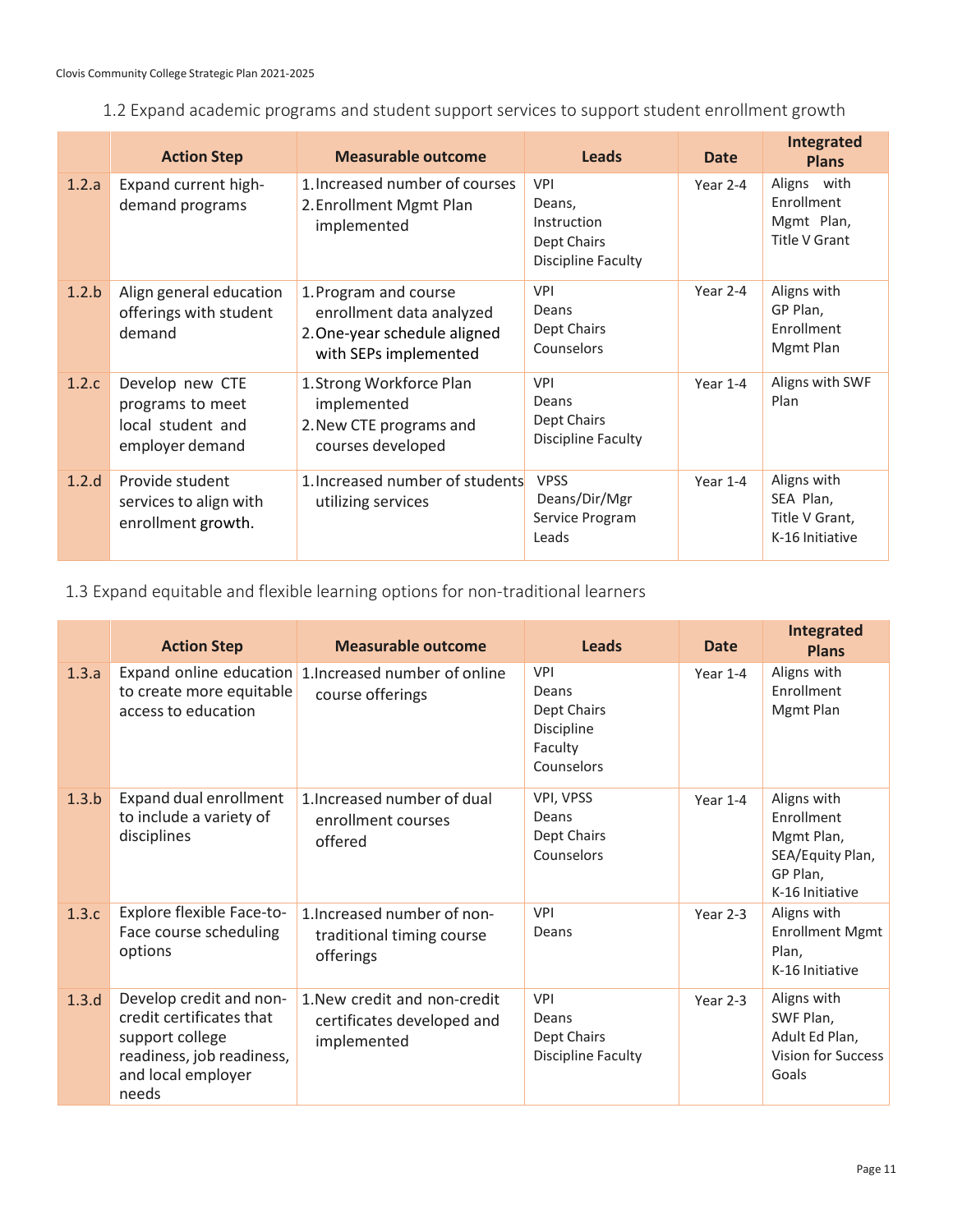1.4 Provide targeted, discipline specific outreach activities to historically underserved populations

|       | <b>Action Step</b>                                                                                                                                                                                                | <b>Measurable outcome</b>                                                                                                                     | <b>Leads</b>                  | <b>Date</b> | Integrated<br><b>Plans</b>                                                                               |
|-------|-------------------------------------------------------------------------------------------------------------------------------------------------------------------------------------------------------------------|-----------------------------------------------------------------------------------------------------------------------------------------------|-------------------------------|-------------|----------------------------------------------------------------------------------------------------------|
| 1.4.a | Provide discipline<br>specific outreach<br>activities at local feeder<br>high schools                                                                                                                             | 1. Increased participation<br>of high school students<br>2. Increased enrollment<br>rate from targeted<br>schools<br>3. Number of events held | Dean of SS<br>Outreach        | Year 1-4    | Aligns with<br>SEA Plan,<br>Title V Grant,<br>CAPP Grant,<br>GP Plan,<br>K-16 Initiative                 |
| 1.4.b | Provide targeted<br>activities that engage<br>high school students,<br>with specific outreach<br>to African American,<br>Latinx, AANAPI, LGBTQ+<br>students, and other<br>historically underserved<br>populations | 1. Materials developed<br>and distributed<br>2. Outreach events held<br>on campus and off<br>campus                                           | Dean of SS<br>Outreach        | Year 1-4    | Aligns with<br>SEA Plan,<br>Title V Grant,<br>CAPP Grant,<br>GP Plan, Vision for<br><b>Success Goals</b> |
| 1.4.c | Expand outreach<br>activities to reach<br>returning students and<br>adult school students                                                                                                                         | 1. Increased number of<br>activities designed for and<br>marketed to returning<br>students and adult school<br>students                       | Dean of SS<br>Dir of Outreach | Year 1-4    | Aligns with<br>SEA Plan,<br>Adult Ed Plan                                                                |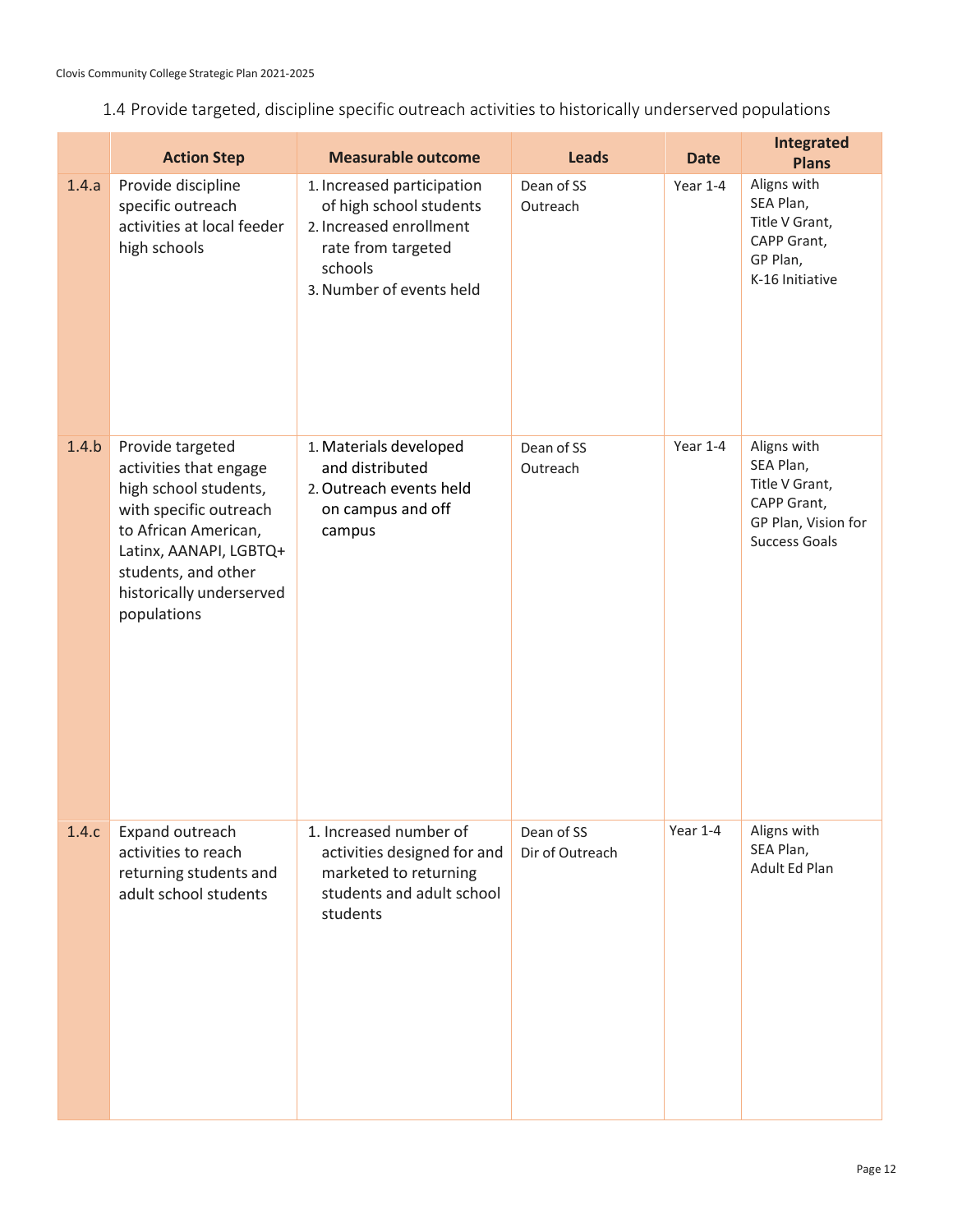1.5 Develop targeted marketing and communication to support college goals

|       | <b>Action Step</b>                                                          | <b>Measurable outcome</b>                                                                                                                                         | <b>Leads</b>                                                              | <b>Date</b> | Integrated<br><b>Plans</b>                                                                          |
|-------|-----------------------------------------------------------------------------|-------------------------------------------------------------------------------------------------------------------------------------------------------------------|---------------------------------------------------------------------------|-------------|-----------------------------------------------------------------------------------------------------|
| 1.5.a | Continue to build CCC<br>brand awareness in the<br>community                | 1. Communication and<br>Outreach plans<br>developed<br>2. Outreach and<br>community events<br>documented                                                          | Dir of Mktg & Comm<br>Dir of Outreach                                     | Year 1-4    | Aligns with<br>SEA/Equity Plan,<br>SWF Plan                                                         |
| 1.5.b | Increase communication<br>with local universities                           | 1. Participation in local<br>university events<br>2. Collaboration on grants<br>with local universities<br>3. Participation in higher<br>educational initiatives  | VPI, VPSS<br>Deans<br>Counselors<br>Outreach<br><b>Discipline Faculty</b> | Year 1-4    | Aligns with<br>SEA Plan,<br>K-16 Initiative,<br><b>Enrollment Mgmt</b><br>Plan<br><b>CAPP Grant</b> |
| 1.5.c | Expand marketing to<br>underserved populations                              | 1. Targeted marketing<br>materials developed                                                                                                                      | Dir of Mktg & Comm<br>Dean of SS                                          | Year 1-4    | Aligns with<br>K-16 Initiative,<br>SEA/Equity Plan,<br><b>CAPP Grant</b>                            |
| 1.5.d | <b>Expand website</b><br>information                                        | 1. Increased website content<br>2. Website information<br>regularly reviewed and<br>updated                                                                       | Dir of Mktg/Comm<br>Webmaster<br>Program Leads                            | Year 1-4    | Aligns with<br>SEA Plan,<br><b>GP Plan</b>                                                          |
| 1.5.e | Explore new tools to<br>improve proactive<br>communication with<br>students | 1. Implementation and<br>increased use of text<br>messaging solution<br>2. Professional development<br>on best ways to<br>communicate with<br>students documented | Dir of Technology<br>Dir of Outreach<br>Dir of Mktg/Comm                  | Year 2-4    | Aligns with<br>SEA Plan,<br><b>Technology Plan</b>                                                  |

1.6 Expand access to the college campus

|       | <b>Action Step</b>                                    | <b>Measurable outcome</b>                         | <b>Leads</b>                     | <b>Date</b> | Integrated<br><b>Plans</b>            |
|-------|-------------------------------------------------------|---------------------------------------------------|----------------------------------|-------------|---------------------------------------|
| 1.6.a | Explore improved<br>technology access for<br>students | 1. Increased technology<br>resources for students | <b>VPAS</b><br>Dir of Technology | Year $1-3$  | Aligns with<br><b>Technology Plan</b> |
| 1.6.b | Advocate for public<br>transportation                 | 1. Public transportation to<br>campuses           | <b>VPAS</b><br>Dean SS           | Year 1-2    | Aligns with<br>SEA/Equity Plan        |
| 1.6.c | Explore shuttle service<br>options                    | 1. Shuttle services offered                       | <b>VPAS, VPSS</b><br>Dean SS     | Year 1-2    | Aligns with<br>SEA/Equity Plan        |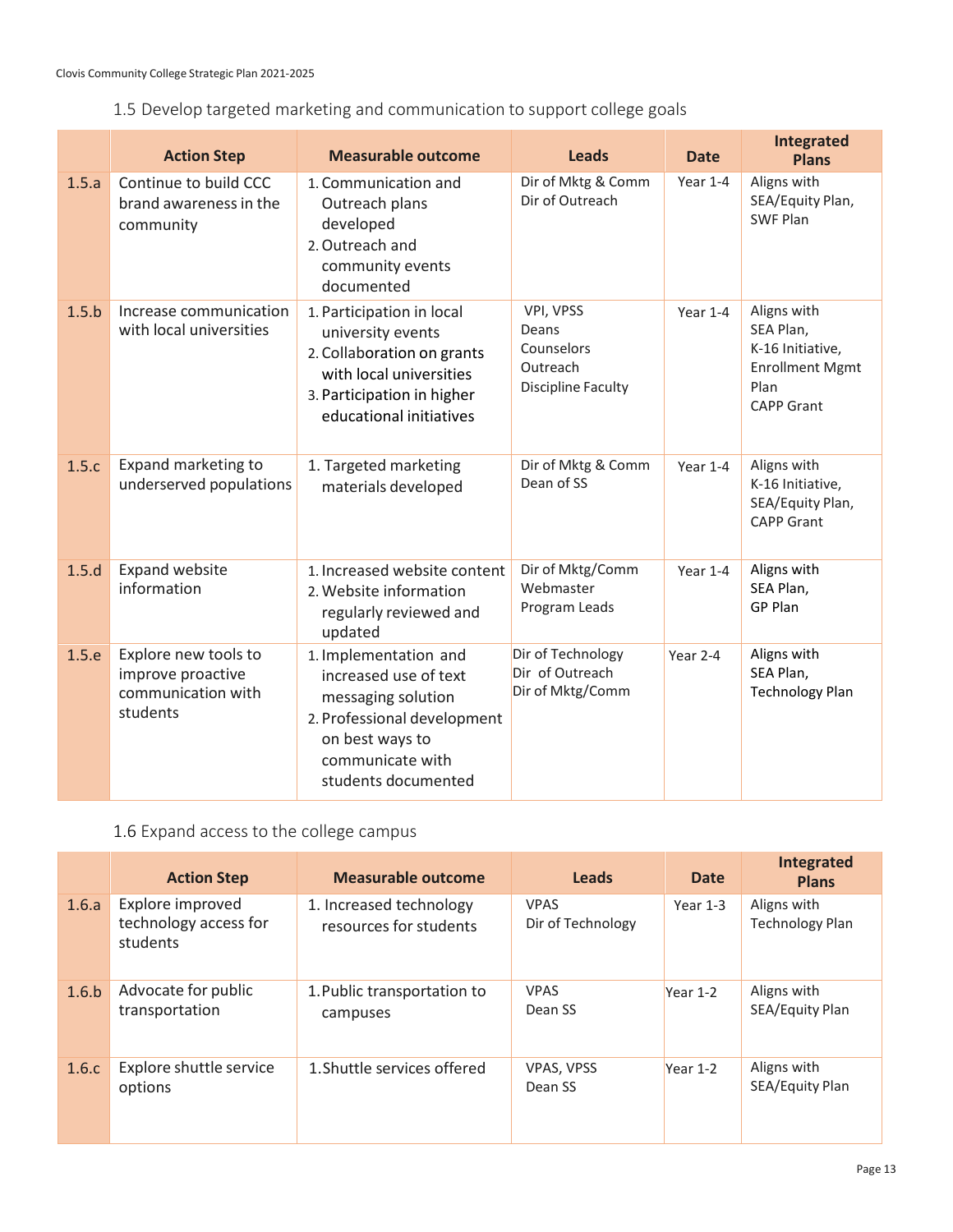# 2.0 Student-Centered Curriculum: Develop and Teach Equitable and Inspiring Curriculum

2.1 Maintain focus on providing a quality education

|       | <b>Action Step</b>                                                                                         | <b>Measurable outcome</b>                                                                                     | <b>Leads</b>                                       | <b>Date</b> | Integrated<br><b>Plans</b>                                                              |
|-------|------------------------------------------------------------------------------------------------------------|---------------------------------------------------------------------------------------------------------------|----------------------------------------------------|-------------|-----------------------------------------------------------------------------------------|
| 2.1.a | Provide equity-minded<br>course content and<br>culturally responsive<br>teaching to engage all<br>students | 1. Increased course<br>success rates and<br>reductions in<br>disproportionate impact<br>across student groups | <b>VPI</b><br>Deans<br>Dept Chairs<br>Disc Faculty | Year 1-4    | Aligns with<br>SEA/Equity Plan,<br>Title V Grant,<br><b>Vision for Success</b><br>Goals |
| 2.1.b | Create an interactive,<br>engaging, and<br>equitable learning<br>environment in all<br>teaching modalities | 1. Professional development<br>training offered<br>2. Department discussions<br>documented                    | <b>VPI</b><br>Deans<br>Dept Chairs<br>Disc Faculty | Year 1-4    | Aligns with<br>SEA/Equity Plan,<br>Title V Grant,<br>Professional<br>Development Plan   |

# 2.2 Increase student completion rates for degrees and certificates

|       | <b>Action Step</b>                                                                                                                                                                                   | <b>Measurable outcome</b>                                                                                                                                                             | <b>Leads</b>                                                   | <b>Date</b> | Integrated<br><b>Plans</b>                                                                                     |
|-------|------------------------------------------------------------------------------------------------------------------------------------------------------------------------------------------------------|---------------------------------------------------------------------------------------------------------------------------------------------------------------------------------------|----------------------------------------------------------------|-------------|----------------------------------------------------------------------------------------------------------------|
| 2.2.a | Based on data analysis,<br>identify barriers and<br>implement changes to<br>promote student<br>equity, success, and<br>completion of<br>educational goals                                            | 1. Increased course<br>success rates and<br>reductions in<br>disproportionate<br>impact across<br>student groups<br>2. Increased number of<br>degrees and certificates<br>awarded     | VPI, VPSS<br>Deans<br>Dept Chairs<br><b>Discipline Faculty</b> | Year $1-4$  | Aligns with<br>Program Plans,<br>SEA/Equity Plan,<br>GP Plan,<br>Title V Grant,<br>Vision for Success<br>Goals |
| 2.2.b | Provide targeted<br>support for specific<br>student populations,<br>including African<br>American, Latinx,<br>Asian American,<br>Native American,<br>Pacific Islander,<br>Males, and Foster<br>Youth | 1. Increase in student<br>services provided to<br>disproportionately<br>impacted students,<br>including Student<br><b>Education Plans,</b><br>tutorial services, &<br>student support | Deans of SS<br><b>Student Service</b><br>Program Leads         | Year 1-4    | Aligns with<br>Program Plans,<br>SEA/Equity Plan,<br>GP Plan.<br>Title V Grant,<br>Vision for Success<br>Goals |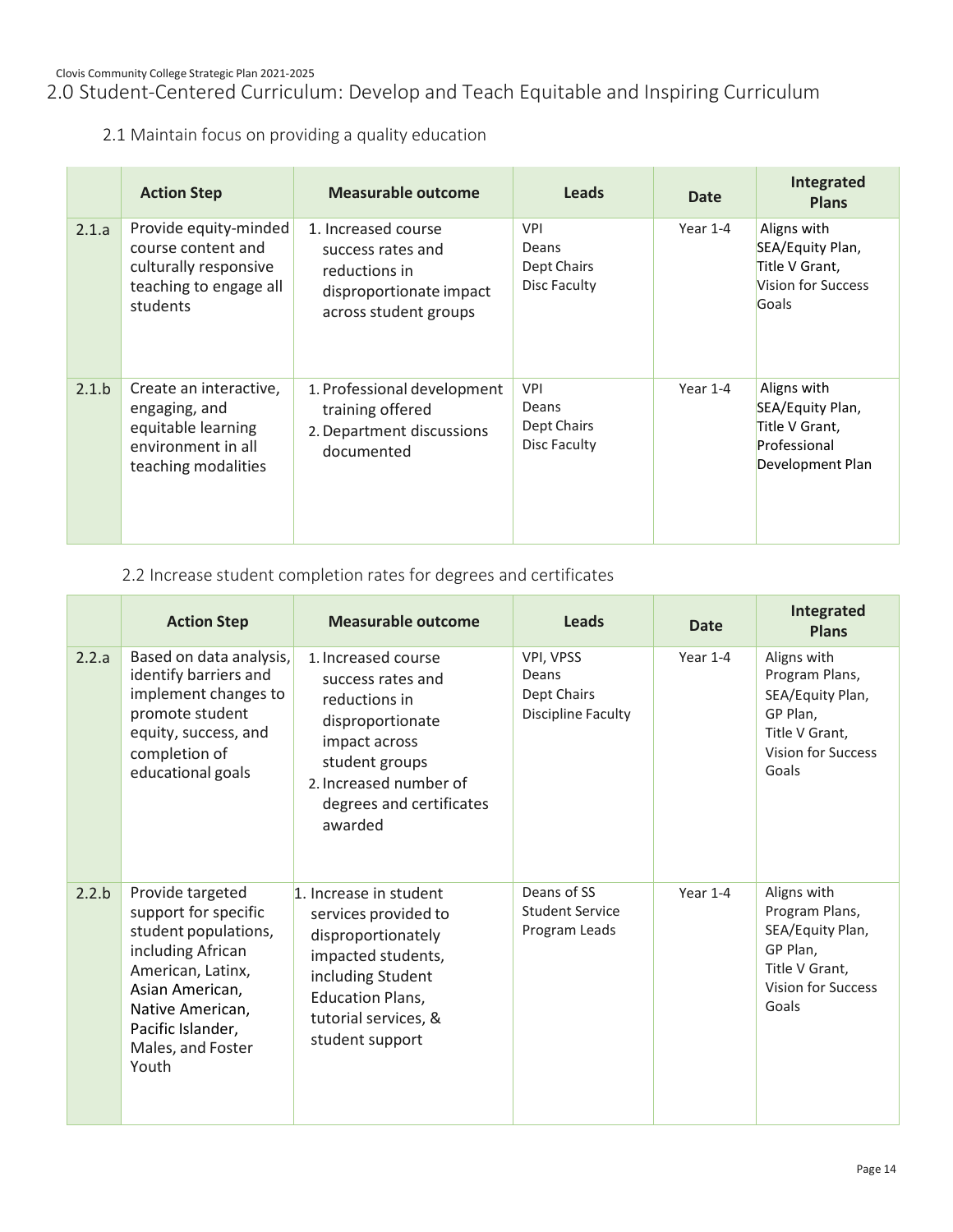#### Clovis Community College Strategic Plan 2021-2025

2.3 Continue to explore and support innovative ideas and projects

|       | <b>Action Step</b>                                                                                          | <b>Measurable outcome</b>                                                  | Leads                                      | <b>Date</b> | Integrated<br><b>Plans</b>                                               |
|-------|-------------------------------------------------------------------------------------------------------------|----------------------------------------------------------------------------|--------------------------------------------|-------------|--------------------------------------------------------------------------|
| 2.3.a | Explore new ideas to<br>increase student<br>engagement                                                      | 1. Increased student<br>activities designed to<br>increase engagement      | Deans<br>Discipline Faculty                | Year 1-4    | Aligns with<br>Program Plans,<br>SEA Plans,<br>GP Plan,<br>Title V Grant |
| 2.3.b | Explore innovative<br>strategies for<br>expanding tutoring,<br>library, and counseling,<br>support services | 1. Analysis completed;<br>recommendations<br>presented                     | Deans<br>Discipline Faculty                | Year $1-4$  | Aligns with<br>Program Plans,<br>GP Plan,<br><b>SEA Plan</b>             |
| 2.3.c | <b>Explore funding sources</b><br>to support innovation                                                     | 1. Funding sources<br>identified<br>$2.$ New<br>grants/funding<br>received | <b>VPAS</b><br>Deans<br>Discipline Faculty | Year 1-4    | Aligns with<br>Program Plans                                             |

#### 2.4 Expand and enhance college readiness, transfer, and career options

|       | <b>Action Step</b>                                                                            | <b>Measurable outcome</b>                                                                                                                                                                  | Leads                                                     | <b>Date</b> | Integrated<br><b>Plans</b>                                                                   |
|-------|-----------------------------------------------------------------------------------------------|--------------------------------------------------------------------------------------------------------------------------------------------------------------------------------------------|-----------------------------------------------------------|-------------|----------------------------------------------------------------------------------------------|
| 2.4.a | Provide college-readiness<br>summer bridging<br>programs                                      | 1. Summer Bridge<br>program<br>developed and<br>offered                                                                                                                                    | <b>Grant Leads</b>                                        | Year $1-4$  | Aligns with<br>SEA/Equity Plan,<br>Title V Grant,<br>CAPP Grant,<br>K-16 Initiative          |
| 2.4.b | <b>Expand Counseling,</b><br>Transfer Center, and<br><b>Career Center</b><br>support services | 1. Increased number of<br>students transferring<br>2. Increased number of<br>students obtaining a job<br>in a field of their study                                                         | Dean of SS<br><b>Counseling Dept</b>                      | Year 1-4    | Aligns with<br>Program Plans,<br>GP Plan,<br><b>Vision for Success</b><br>Goals              |
| 2.4.c | Develop smooth transfer<br>pathways with local<br>universities                                | 1. Increased number of<br>Associate Degrees for<br>Transfer<br>2. Increased number of<br>articulation agreements<br>3. Increased number of<br>formalized pathways to<br>local universities | VPI, VPSS<br>Deans<br>Counselors<br>Discipline<br>Faculty | Year 1-4    | Aligns with<br>Program Plans,<br>K-16 Initiative,<br>GP Plan,<br>Vision for Success<br>Goals |
| 2.5.d | Provide credit or non-<br>credit soft skills training                                         | 1. Non-credit training<br>courses and programs<br>developed and<br>implemented                                                                                                             | VPI<br>Dean<br><b>CTE Faculty</b>                         | Year 2-4    | Aligns with<br><b>SWF Plan</b>                                                               |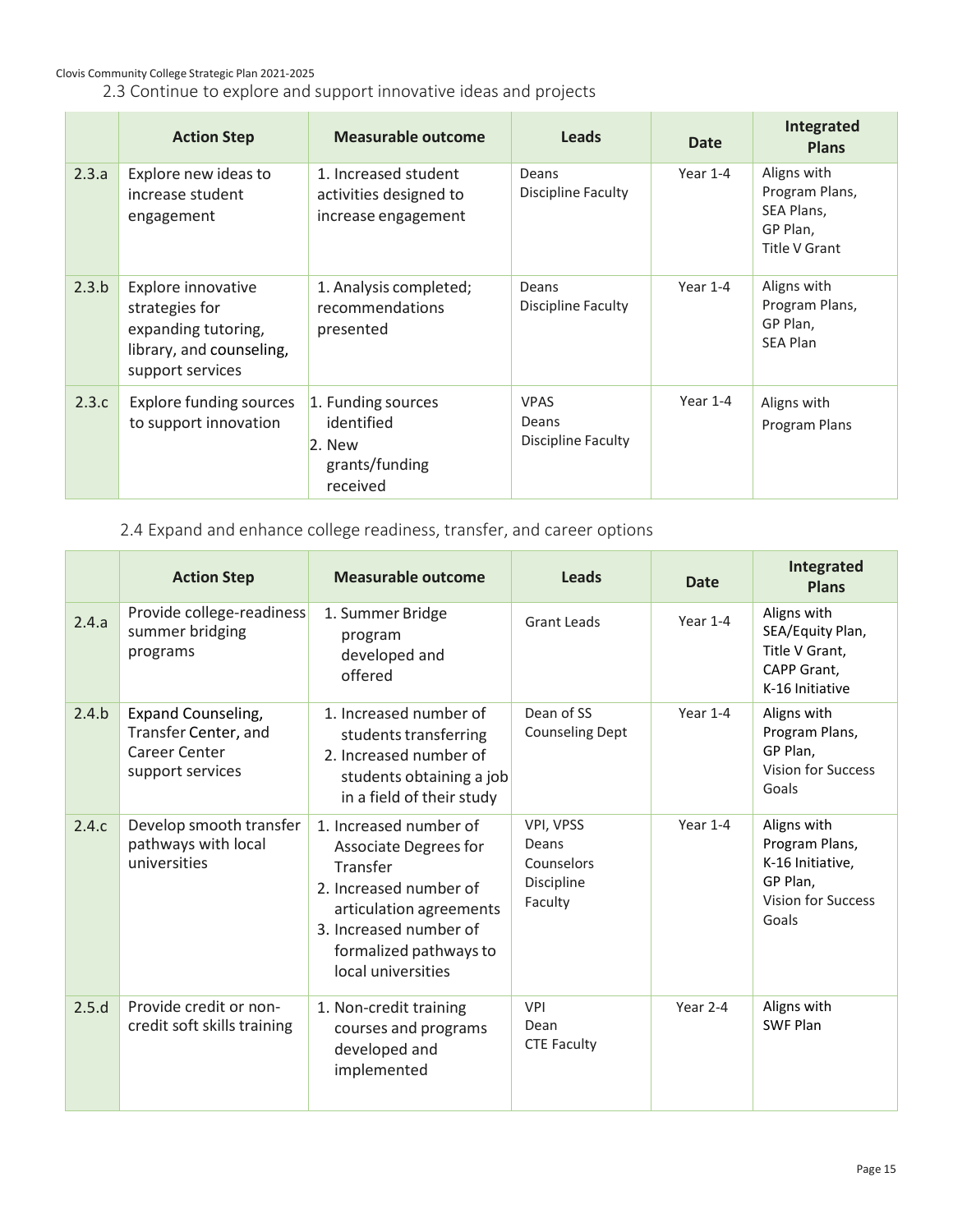3.1 Enhance collaboration between student services and instruction

|       | <b>Action Step</b>                                                                      | <b>Measurable outcome</b>                                                                                                                                                                                                | Leads                                        | <b>Date</b> | Integrated<br><b>Plans</b>                                                                   |
|-------|-----------------------------------------------------------------------------------------|--------------------------------------------------------------------------------------------------------------------------------------------------------------------------------------------------------------------------|----------------------------------------------|-------------|----------------------------------------------------------------------------------------------|
| 3.1.a | Enhance collaboration to $1$ . Integrated activities,<br>support guided<br>pathways     | events and training<br>for both student<br>services and<br>instruction provided<br>2. Collaboration<br>between student<br>services and<br>instruction in grants,<br>student success<br>initiatives, and in<br>committees | VPI, VPSS<br>Deans                           | Year 1-4    | Aligns with<br>GP Plan,<br>K-16 Initiative,<br>Title V Grant,<br>Vision for Success<br>Goals |
| 3.1.b | Improve communication<br>to increase awareness<br>and provide timely<br>student support | 1. Increase the number of<br>students referred by<br>faculty for support<br>services<br>2. Expand calendar events<br>on website                                                                                          | Deans<br>Program Leads<br>Dir of Mktg & Comm | Year 1-4    | Aligns with SEA Plan,<br><b>Enrollment Mgnt</b><br>Plan                                      |
| 3.1.c | Expand guided pathway<br><b>Student Success Teams</b>                                   | 1. Student Success Teams<br>designed and<br>implemented                                                                                                                                                                  | VPI, VPSS<br>Deans                           | Year 1-2    | Aligns with<br>GP Plan,<br>SEA Plan                                                          |
| 3.1.d | Develop a First Year<br>Experience program                                              | 1. First Year Experience<br>program designed and<br>implemented                                                                                                                                                          | <b>VPSS</b><br>Deans of SS                   | Year 1-2    | Aligns with<br>GP Plan,<br>SEA/Equity Plan                                                   |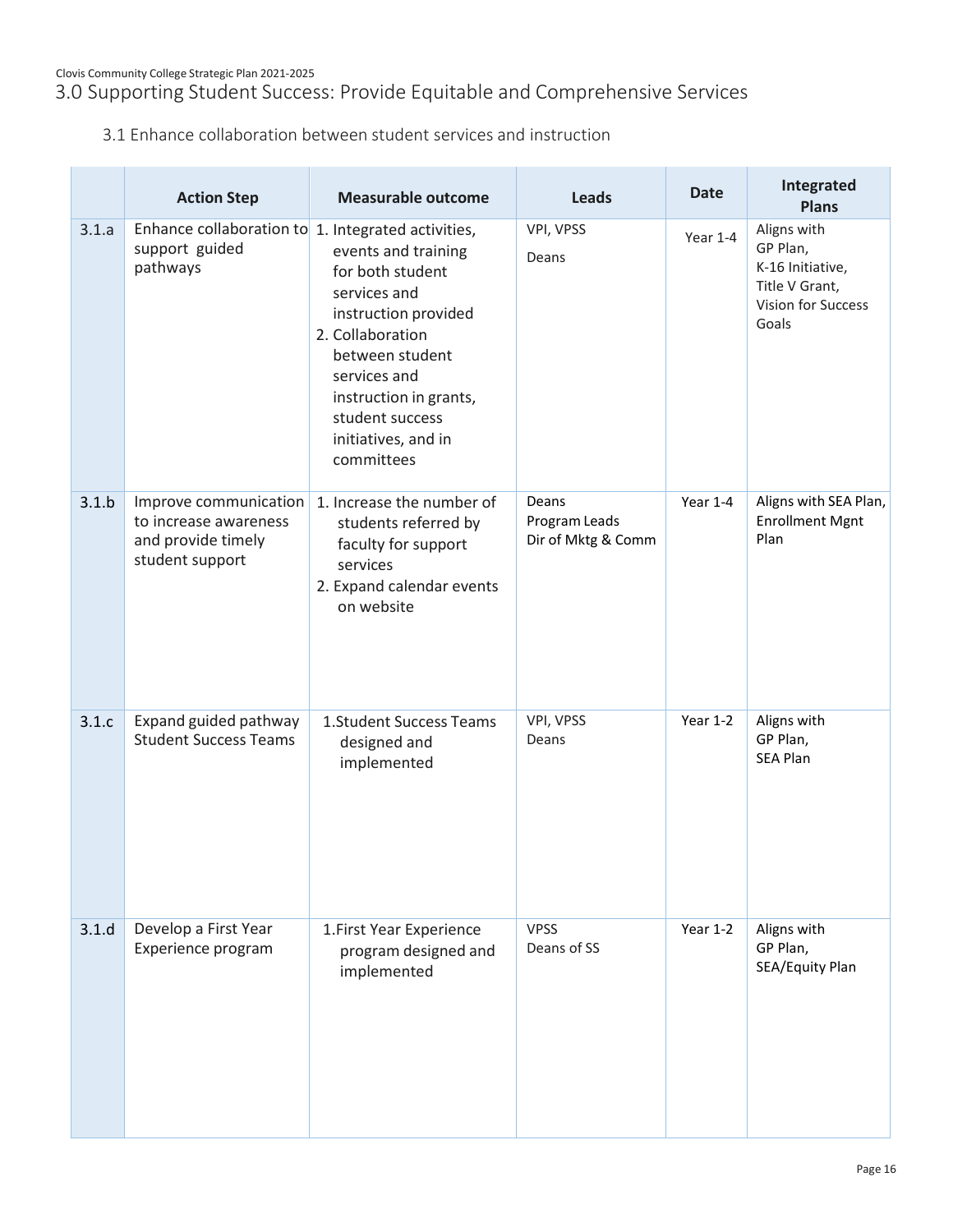3.2 Expand student services support programs to promote diversity, equity, and inclusion, and retention

|       | <b>Action Step</b>                                                                                                 | <b>Measurable outcome</b>                                                                                                                                               | <b>Leads</b>                                                               | <b>Date</b> | Integrated<br><b>Plans</b>                                                                                    |
|-------|--------------------------------------------------------------------------------------------------------------------|-------------------------------------------------------------------------------------------------------------------------------------------------------------------------|----------------------------------------------------------------------------|-------------|---------------------------------------------------------------------------------------------------------------|
| 3.2.a | Expand college-wide<br>data analysis with<br>focus on retention and<br>equity                                      | 1. Increased fall to spring<br>retention rates, with focus<br>on disproportionately<br>impacted students<br>2. Decreased number of<br>students on academic<br>probation | VPI, VPSS<br>Dir of IR<br>Deans<br>Dept Chairs<br>Program<br>Faculty/Staff | Year 1-4    | Aligns with<br>Program Plans,<br>SEA Plan,<br>GP Plan<br>Title V Grant,<br><b>Vision for Success</b><br>Goals |
| 3.2.b | Based on data<br>analysis, develop<br>targeted retention<br>strategies to support<br>underserved student<br>groups | 1. Student focus groups<br>held<br>2. Student services<br>reviewed/revised to<br>reflect student input                                                                  | <b>VPSS</b><br>Deans of SS<br>Dir of Fin Aid<br>Dir of IR                  | Year 1-4    | Aligns with<br>Program Plans,<br>SEA/Equity Plan,<br>GP Plan                                                  |
| 3.2.c | Explore how to use<br>physical space to<br>promote equity and<br>inclusion                                         | 1. Analysis completed;<br>recommendations<br>presented                                                                                                                  | VPAS, VPSS<br>Deans of SS                                                  | Year 2-4    | Aligns with<br>Facilities Plan,<br>Technology Plan,<br><b>SEA Plan</b>                                        |
| 3.2.d | Develop international<br>student program                                                                           | 1. International student<br>program developed                                                                                                                           | <b>VPSS</b><br>Dean of SS                                                  | Year 1-2    | Expand access to an<br>international diverse<br>population                                                    |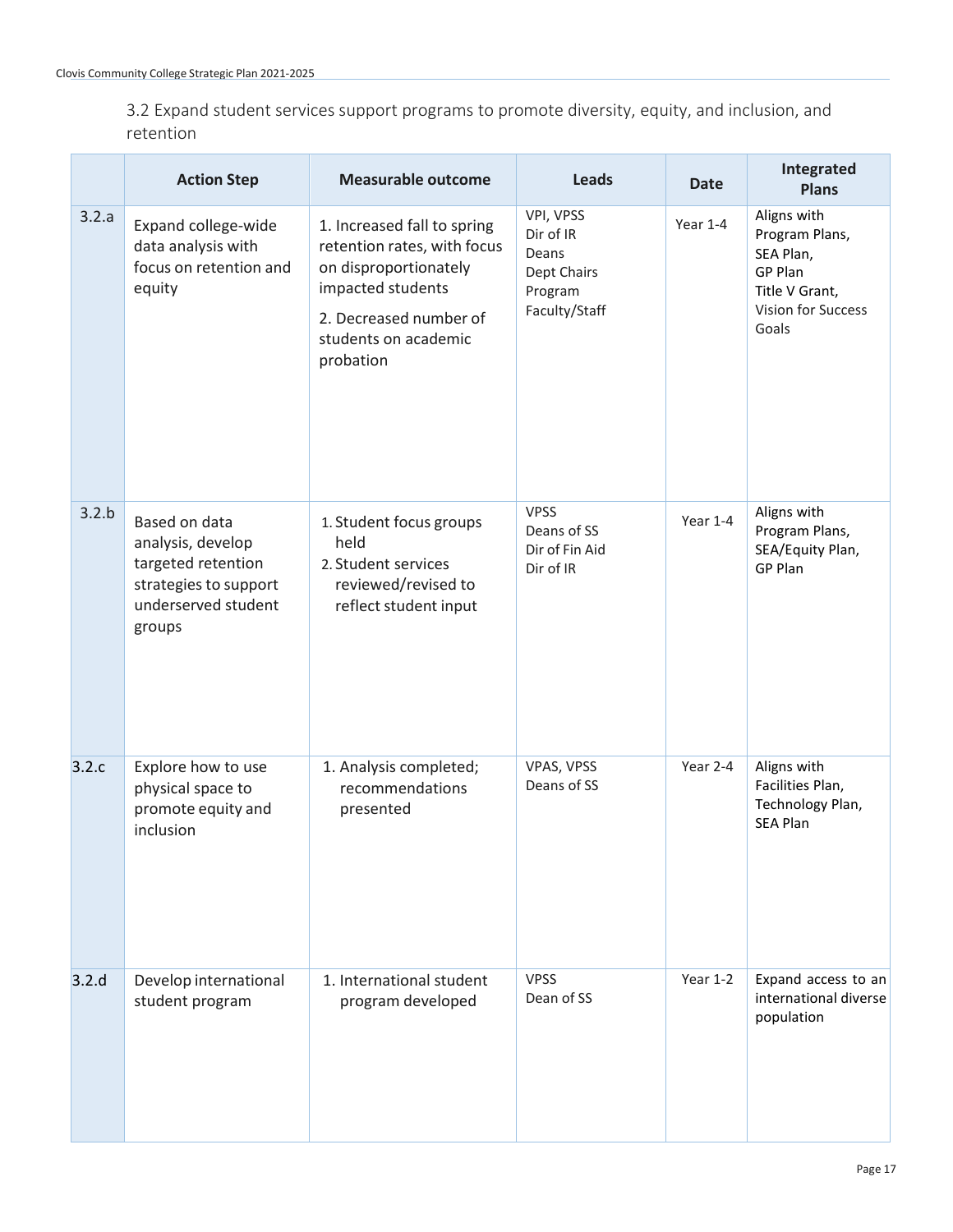Clovis Community College Strategic Plan 2021-2025

3.3 Utilize technology to expand and enhance student services

|       | <b>Action Step</b>                                                                             | <b>Measurable outcome</b>                                                                                                              | <b>Leads</b>                                                                                            | <b>Date</b> | Integrated<br><b>Plans</b>                                    |
|-------|------------------------------------------------------------------------------------------------|----------------------------------------------------------------------------------------------------------------------------------------|---------------------------------------------------------------------------------------------------------|-------------|---------------------------------------------------------------|
| 3.3.a | Improve technology<br>to expand and<br>enhance student<br>services                             | 1. All components of<br>Hobson's Starfish<br>implemented<br>2. Continued offering of<br>online student services                        | Dir of Technology<br>Deans of SS<br>Dir of DSPS<br>Discipline Faculty                                   | Year 1-2    | Aligns with<br>SEA Plan,<br><b>Technology Plan</b>            |
| 3.3.b | Enhance and maintain<br>website to provide<br>students with access to<br>all college resources | 1. Website content<br>regularly reviewed<br>and updated<br>2. Student input used to<br>ensure that website is<br>meeting student needs | Dir of Mktg<br>& Comm<br>Webmaster<br>Deans of SS<br>Department<br>Leads                                | Year 1-3    | Aligns with<br>SEA Plan, GP<br>Plan,<br>Communication<br>Plan |
| 3.3.c | Explore expanding online 1. Analysis completed;<br>operating hours of<br>student services      | changes implemented                                                                                                                    | VPSS, VPAS<br>Deans of SS<br>Dean of Instruction<br>Dir of Fin Aid<br>Dir of DSPS<br>Discipline Faculty | Year 2-4    | Aligns with GP Plan,<br>Supports college<br>goals             |

3.4 Expand student activities to support student engagement and inclusion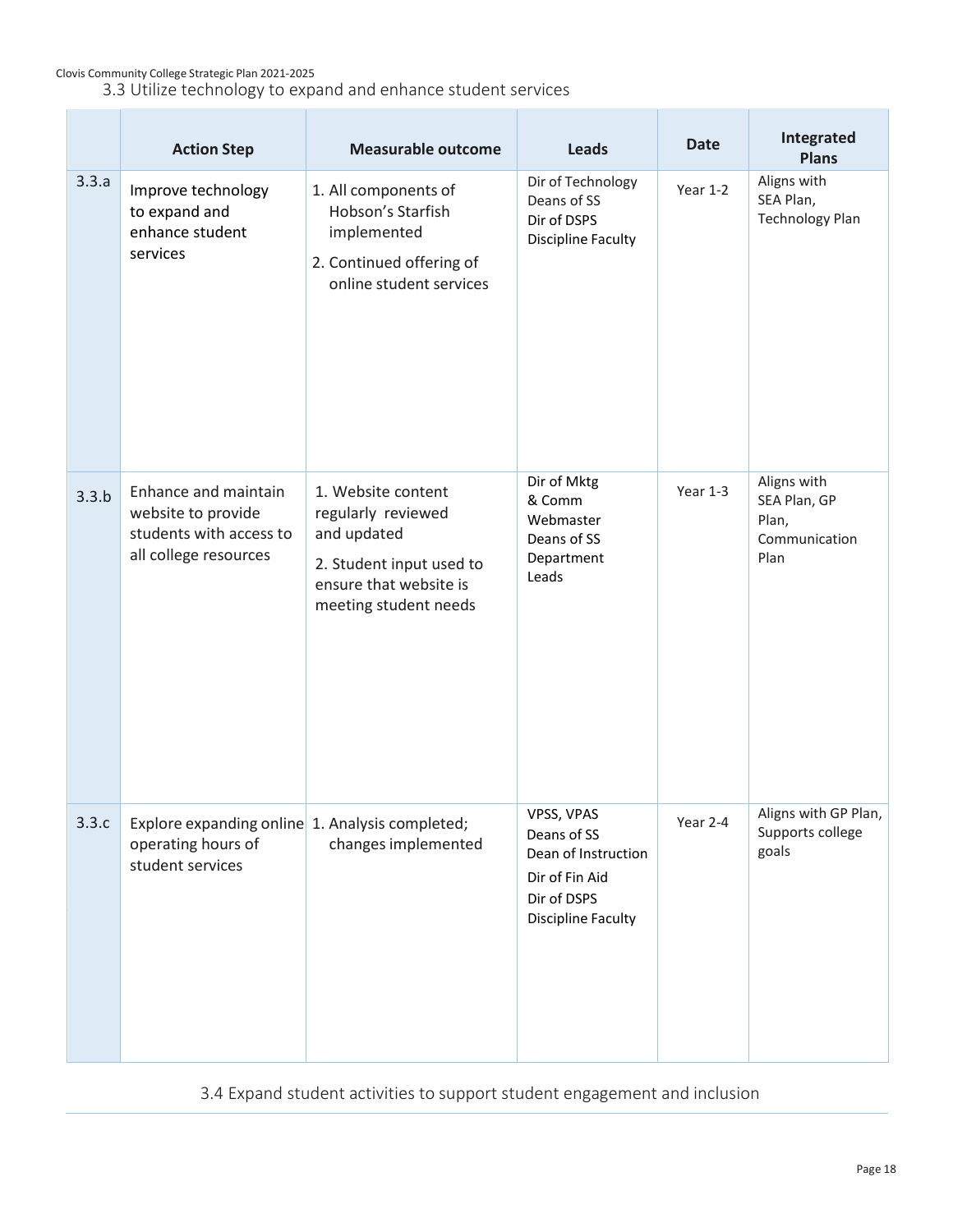|       | <b>Action Step</b>                                                                         | <b>Measurable outcome</b>                                                                                                                                                       | Leads                                                                           | <b>Date</b> | Integrated<br><b>Plans</b>                                               |
|-------|--------------------------------------------------------------------------------------------|---------------------------------------------------------------------------------------------------------------------------------------------------------------------------------|---------------------------------------------------------------------------------|-------------|--------------------------------------------------------------------------|
| 3.4.a | Expand music, choir,<br>and athletics programs                                             | 1. Develop plans for program<br>expansions<br>2. Increased number of<br>programs and student<br>participants                                                                    | <b>VPI</b><br>Deans<br>Dir of Athletics<br>Dept Chairs<br>Discipline<br>Faculty | Year 2-4    | Aligns with<br><b>Enrollment Mgmt</b><br>Plan,<br><b>Facilities Plan</b> |
| 3.4.b | Explore new<br>performing arts<br>activities                                               | 1. Develop plan for increasing<br>performance arts activities<br>2. Increased number of<br>performing arts activities                                                           | VPI<br>Dean of<br>Instruction<br>Dept Chair<br><b>Disc Faculty</b>              | Year 1-4    | Aligns with<br><b>Enrollment Mgmt</b><br>Plan                            |
| 3.4.c | <b>Expand cultural</b><br>programming that<br>promotes diversity,<br>equity, and inclusion | 1. Cultural programming<br>included in college planning<br>documents<br>2. Number of events held                                                                                | Dean of SS<br>Student<br><b>Activities</b><br>Coordinator                       | Year 1-4    | Aligns with<br>SEA/Equity Plan                                           |
| 3.4.d | <b>Build interest and</b><br>participation in<br>student clubs and<br>activities           | 1. Increased number of<br>student clubs and activities<br>2. Increased number of<br>students participating in<br>student clubs and activities                                   | <b>Student Activities</b><br>Coordinator                                        | Year 1-4    | Aligns with<br><b>SEA Plan</b>                                           |
| 3.4.e | Increase diverse<br>student membership<br>in the honors program                            | 1. Increased outreach and<br>marketing about the honors<br>program to diverse student<br>groups<br>2. Increased participation in<br>honors program by diverse<br>student groups | Dean<br><b>Honors Faculty</b><br>Counselors                                     | Year 1-4    | Aligns with<br>SEA Plan,<br><b>Title V Grant</b>                         |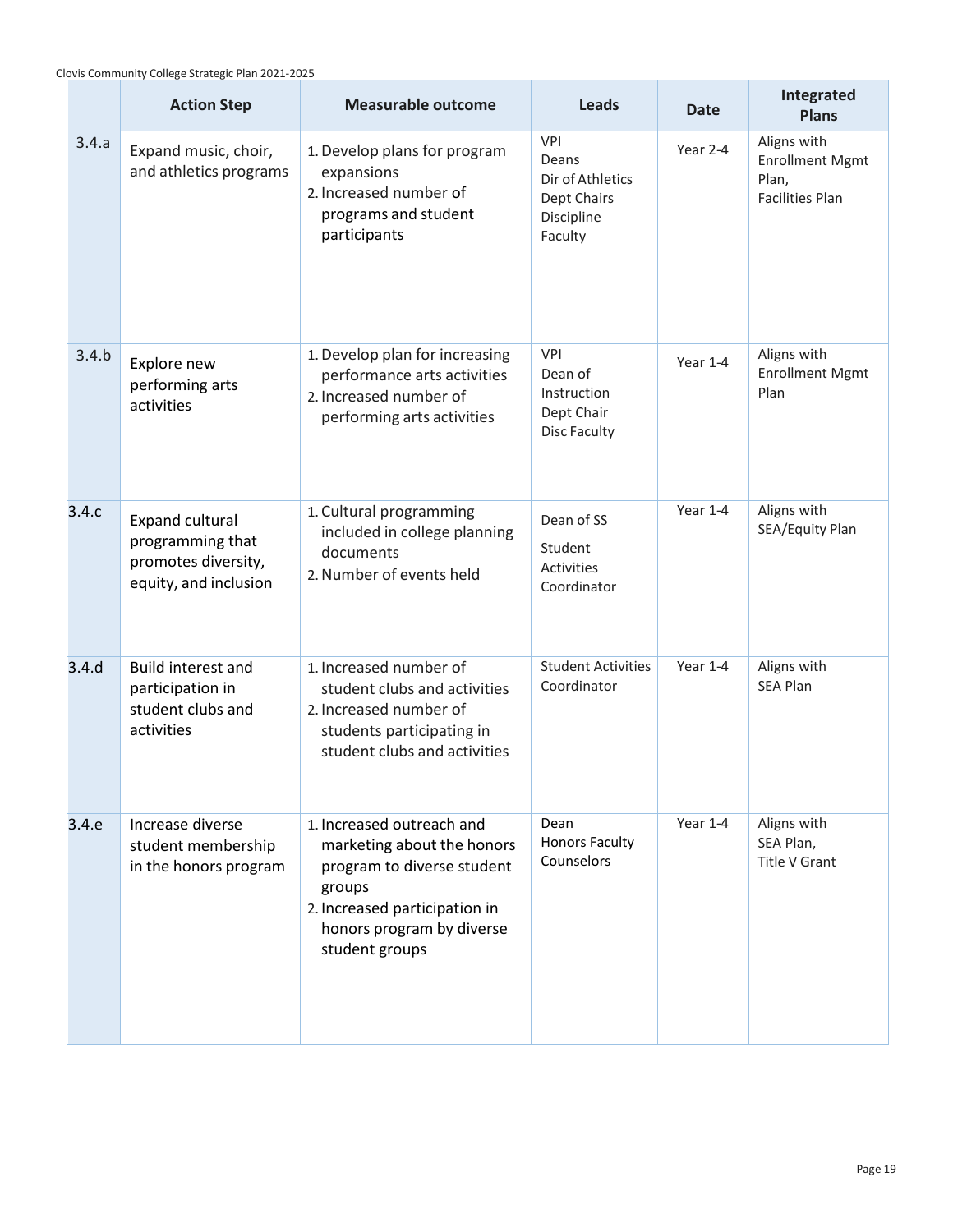# 4.0 Community & Partnerships: Create, Develop, and Strengthen Relationships

|       | <b>Action Step</b>                                                             | <b>Measurable</b><br>outcome                                                                                                                                                 | <b>Leads</b>                                                                                                            | <b>Date</b> | Integrated<br><b>Plans</b>           |
|-------|--------------------------------------------------------------------------------|------------------------------------------------------------------------------------------------------------------------------------------------------------------------------|-------------------------------------------------------------------------------------------------------------------------|-------------|--------------------------------------|
| 4.1.a | Develop and<br>strengthen<br>partnerships with<br>city and county<br>officials | 1. Participation in city and<br>county events and<br>activities<br>2. Provide opportunities<br>for city and county<br>officials to learn more<br>about college<br>activities | President<br><b>VPAS</b><br>Outreach                                                                                    | Year 1-2    | Aligns with<br>Communication<br>Plan |
| 4.1.b | Strengthen SBDC<br>connection with city<br>partners                            | 1. Number of new<br>connections<br>documented                                                                                                                                | Director of<br><b>SBDC</b>                                                                                              | Year $1-4$  | Aligns with<br><b>SBDC Plan</b>      |
| 4.1.c | Work with city<br>partners to extend<br>bus transportation<br>to CCC           | 1. Public transportation<br>to campuses                                                                                                                                      | <b>VPAS</b><br>Dean of SS<br>Dir of Mktg &<br>Comm                                                                      | Year 2-3    | Aligns with<br>SEA/Equity Plan       |
| 4.1.d | Attend and support a<br>variety of community<br>events and activities          | 1. Community events<br>attended                                                                                                                                              | President<br><b>VPs</b><br>Deans<br><b>Student Activities</b><br>Coordinator<br>Discipline Faculty                      | Year 1-4    | Supports<br>community<br>involvement |
| 4.1.e | Support community<br>needs through<br>volunteerism                             | 1. Staff and student<br>volunteer hours<br>completed                                                                                                                         | <b>VPSS</b><br>Dean of SS Student<br>Activities<br>Academic Senate<br>Discipline Faculty<br>Classified<br>Professionals | Year 2-4    | Supports<br>community<br>involvement |
| 4.1.f | Participate in local<br>and state-level<br>initiatives/<br>organizations       | 1. Participation in local<br>and state-level<br>initiatives and<br>organizations                                                                                             | President<br>VPI<br><b>VPSS</b><br>Discipline Faculty                                                                   | Year 1-4    | Supports<br>community<br>involvement |

# 4.1 Enhance Community Relations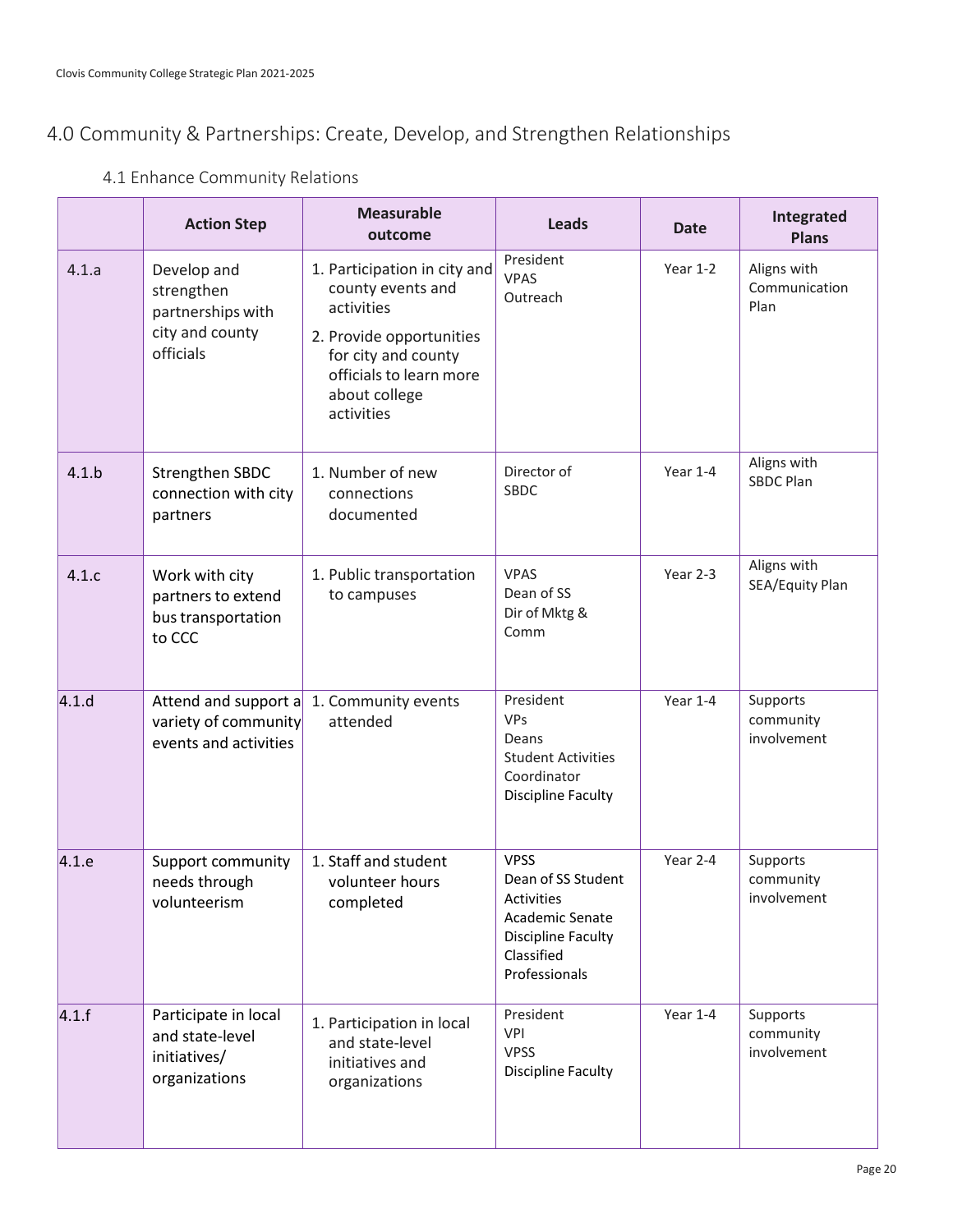|       | <b>Action Step</b>                                                                      | <b>Measurable outcome</b>                                                                                                                                                                           | Leads                                                | <b>Date</b> | Integrated<br><b>Plans</b>                                             |
|-------|-----------------------------------------------------------------------------------------|-----------------------------------------------------------------------------------------------------------------------------------------------------------------------------------------------------|------------------------------------------------------|-------------|------------------------------------------------------------------------|
| 4.2.a | Maintain active<br>student services<br>connection                                       | 1. Host annual counseling<br>meeting<br>2. Expand relationships<br>with middle schools<br>3. Increase Reg-to-Go<br>metrics, including<br>advising and<br>enrollments                                | <b>VPSS</b><br>Deans of SS<br>Outreach<br>Counselors | Year 1-4    | Aligns with<br>SEA Plan,<br>K-16 Initiative                            |
| 4.2.b | <b>Expand dual</b><br>enrollment pathways                                               | 1. Continue to develop<br>pathways from high<br>schools to CCC<br>2. Align curriculum                                                                                                               | VPI<br>Deans<br>Discipline Faculty                   | Year 1-4    | Aligns with<br>SWF Plan,<br><b>Enrollment Mgmt</b><br>Plan,<br>GP Plan |
| 4.2.c | Promote student<br>data sharing with K-<br>12 partners to<br>support student<br>success | 1. Continue to participate in<br>P-16 data collaborative<br>2. Increase data sharing with<br><b>Clovis Unified School</b><br>District                                                               | Dir of Research                                      | Year 1-2    | Aligns with<br>K-16 Initiative                                         |
| 4.2.d | Strengthen and<br>expand university<br>partnerships                                     | 1. Expand relationships<br>with 4-year<br>universities, including<br>Fresno State, UC<br>Merced, FPU, San<br>Joaquin Law School,<br>and CHSU<br>2. Increase number of<br>articulation<br>agreements | President,<br>VPI, VPSS<br>Deans<br>Counselors       | Year 1-4    | Aligns with Program<br>Plans,<br>Vision for Success<br>Goals           |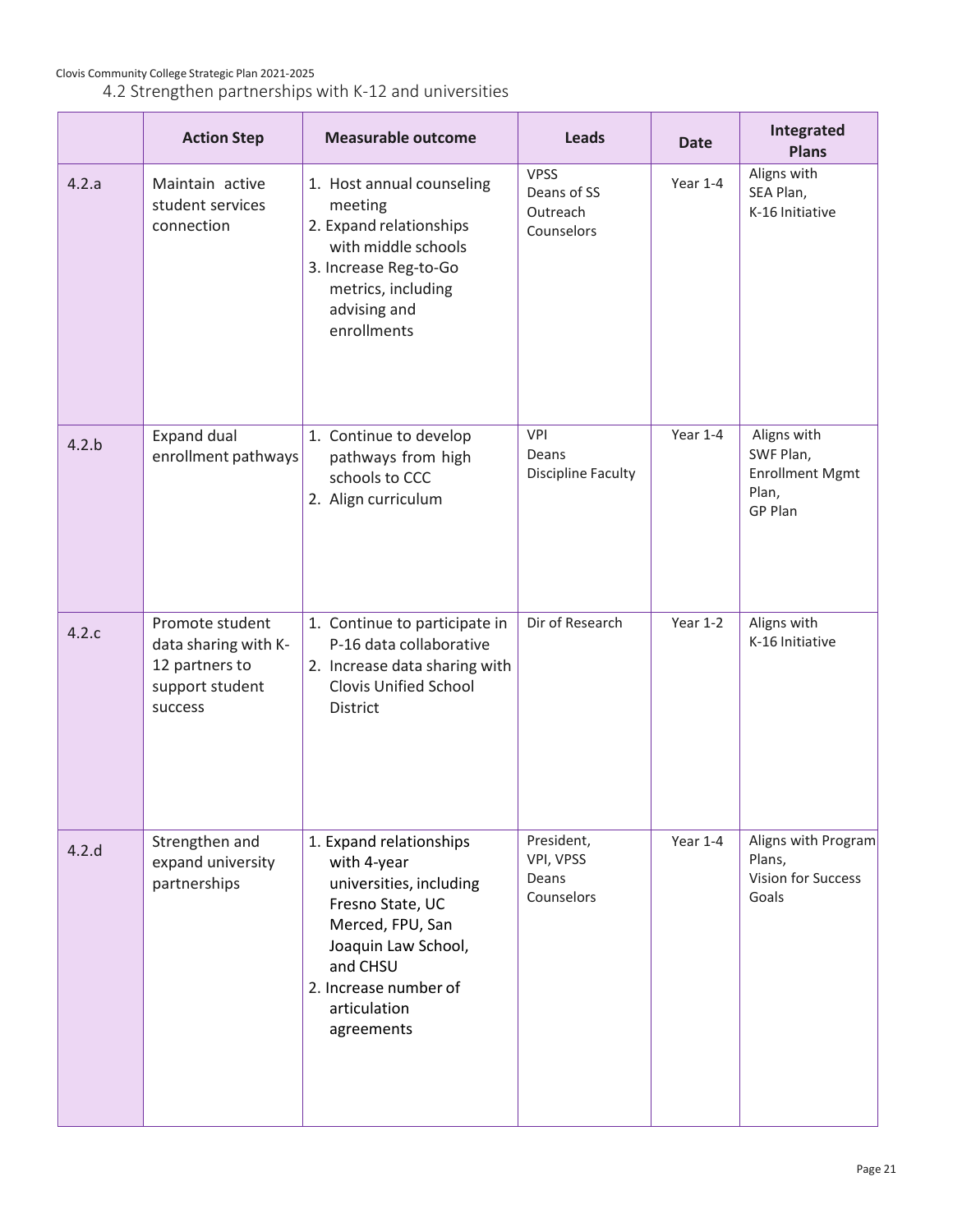Clovis Community College Strategic Plan 2021-2025

4.3 Foster relationships with local businesses

|       | <b>Action Step</b>                                                                                                                                          | <b>Measurable outcome</b>                                                                                                                                                          | Leads                                                            | <b>Date</b> | Integrated<br><b>Plans</b>                              |
|-------|-------------------------------------------------------------------------------------------------------------------------------------------------------------|------------------------------------------------------------------------------------------------------------------------------------------------------------------------------------|------------------------------------------------------------------|-------------|---------------------------------------------------------|
| 4.3.a | Partner with local<br>businesses to create<br>student internship and<br>apprenticeship<br>opportunities                                                     | 1. Number of internships<br>available<br>2. Number of students<br>participating in<br>internships                                                                                  | VPI, VPSS<br>Deans<br>Job Developer<br>Career Ctr<br>Coordinator | Year 1-4    | Aligns with<br>SWF Plan,<br><b>Title V Grant</b>        |
| 4.3.c | Support employers'<br>needs thru short-term<br>certificates and non-<br>credit training courses                                                             | 1. Develop and implement<br>new credit and non-credit<br>certificates<br>2. Number of students<br>earning short-term<br>certificates and completing<br>non-credit training courses | VPI<br>Deans<br><b>Discipline Faculty</b>                        | Year 1-4    | Aligns with<br>SWF Plan,<br>Vision for Success<br>Goals |
| 4.3.d | <b>Expand Small Business</b><br>Development Center<br>(SBDC) connection with<br>diverse communities and<br>underserved populations<br>throughout the region | 1. Increase connection with<br>community groups<br>2. Hold training events                                                                                                         | Dir of SBDC                                                      | Year $1-4$  | Aligns with<br>SBDC Plan,<br>SWF Plan                   |

# 4.4 Expand community presence

|       | <b>Action Step</b>                                                             | <b>Measurable outcome</b>                                       | Leads                                                       | <b>Date</b> | Integrated<br><b>Plans</b>                               |
|-------|--------------------------------------------------------------------------------|-----------------------------------------------------------------|-------------------------------------------------------------|-------------|----------------------------------------------------------|
| 4.4.a | Continue to build CCC<br>brand awareness in the<br>community                   | 1. Communication Plan<br>implemented                            | President Dir of Mtg<br>& Comm<br>Dean of SS                | Year 1-4    | Aligns with<br>Communication<br>Plan,<br>Outreach Plan   |
| 4.4.b | Enhance online and social<br>media presence                                    | 1. Online/social media<br>presence expanded                     | Dir of Mtg & Comm                                           | Year 1-4    | Aligns with<br>Communication<br>Plan                     |
| 4.4.c | <b>Expand community</b><br>presence as a Hispanic<br>Serving Institution (HSI) | 1. Participation in local<br>community events/<br>organizations | President<br><b>VPSS</b><br>Dir of Mtg & Comm<br>Dean of SS | Year 1-4    | Aligns with<br>Communication<br>Plan,<br>SEA/Equity Plan |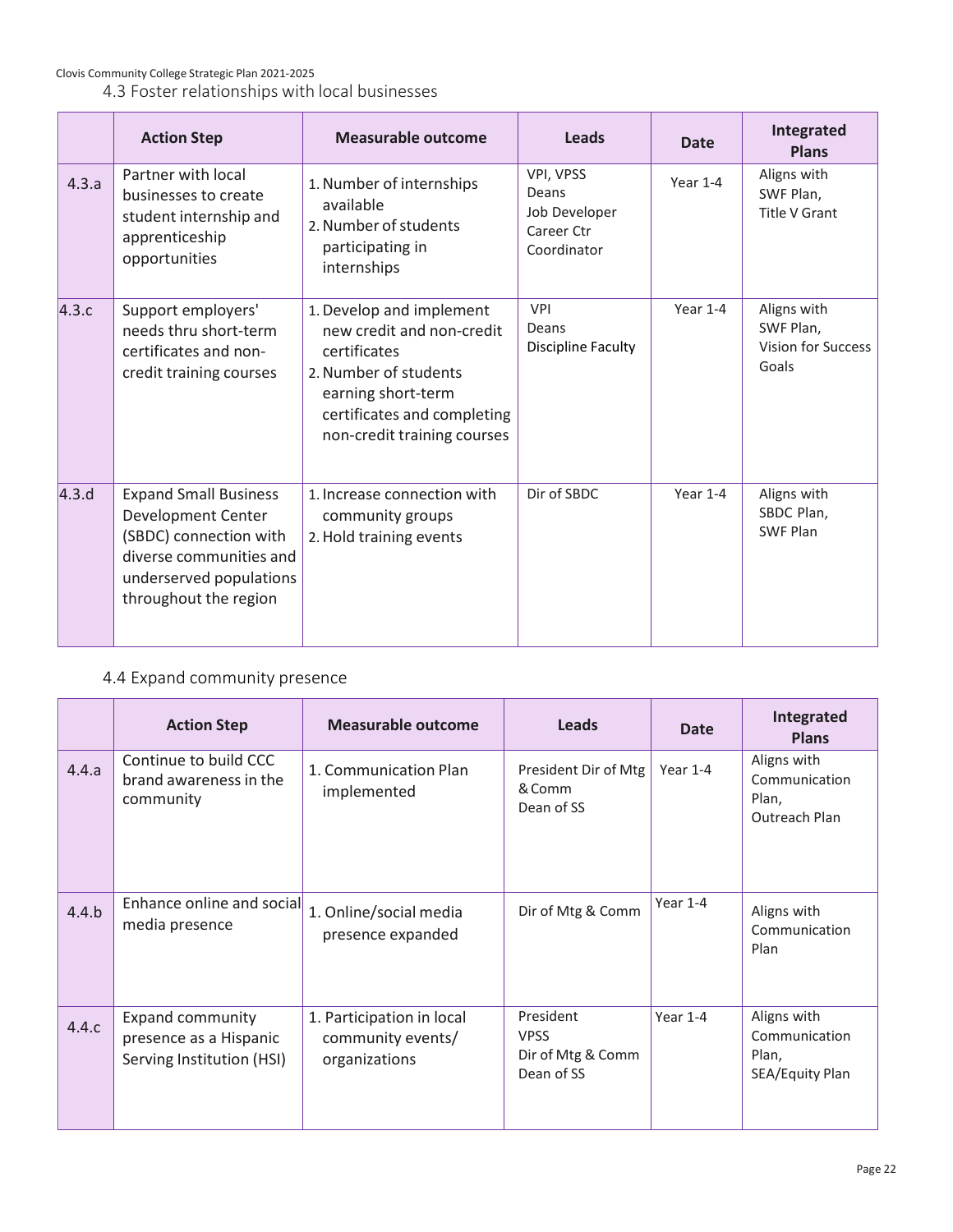5.1 Plan and build new college facilities supported by the Measure C Bond

|       | <b>Action Step</b>                                                  | Measurable outcome                                               | <b>Leads</b>             | <b>Date</b> | <b>Integrated</b><br><b>Plans</b>     |
|-------|---------------------------------------------------------------------|------------------------------------------------------------------|--------------------------|-------------|---------------------------------------|
| 5.1.a | <b>Build new Applied</b><br><b>Science Building</b>                 | 1. Building completed                                            | President<br><b>VPAS</b> | Year 1-3    | Aligns with<br><b>Facilities Plan</b> |
| 5.1.b | Complete site<br>improvements to<br>support new<br>construction     | 1. Improvements completed                                        | <b>VPAS</b>              | Year 1-2    | Aligns with<br><b>Facilities Plan</b> |
| 5.1.c | Explore site<br>improvements to<br>support public<br>transportation | 1. Analysis completed;<br>recommendations<br>presented           | <b>VPAS</b>              | Year 2-3    | Aligns with<br><b>Facilities Plan</b> |
| 5.1.d | Plan for the second<br>Measure C building                           | 1. Finalize funding<br>2. Hire architects and design<br>building | President<br><b>VPAS</b> | Year 2-4    | Aligns with<br><b>Facilities Plan</b> |

# 5.2 Plan and develop athletic facilities as outlined in the District Facilities Master Plan

|       | <b>Action Step</b>                                                          | <b>Measurable outcome</b>                                      | <b>Leads</b>                                                                      | <b>Date</b> | <b>Integrated Plans</b>               |
|-------|-----------------------------------------------------------------------------|----------------------------------------------------------------|-----------------------------------------------------------------------------------|-------------|---------------------------------------|
| 5.2.a | Continue to build up<br>reserve in capital projects<br>to fund construction | 1. Have 60% of total cost<br>saved in Capital Projects<br>fund | <b>VPAS</b>                                                                       | Year $1-4$  | Aligns with<br><b>Facilities Plan</b> |
| 5.2.b | Develop athletic facilities<br>plan and hire architect to<br>design project | 1. Athletic facilities plan<br>completed<br>2. Hire architect  | <b>VPAS</b>                                                                       | Year 1-2    | Aligns with<br><b>Facilities Plan</b> |
| 5.2.c | Ground-breaking for<br>athletic field                                       | 1. Construction in progress                                    | President<br><b>VPAS</b><br>Dean of<br>Instruction<br>Dir of Athletics<br>Coaches | Year 2-3    | Aligns with<br><b>Facilities Plan</b> |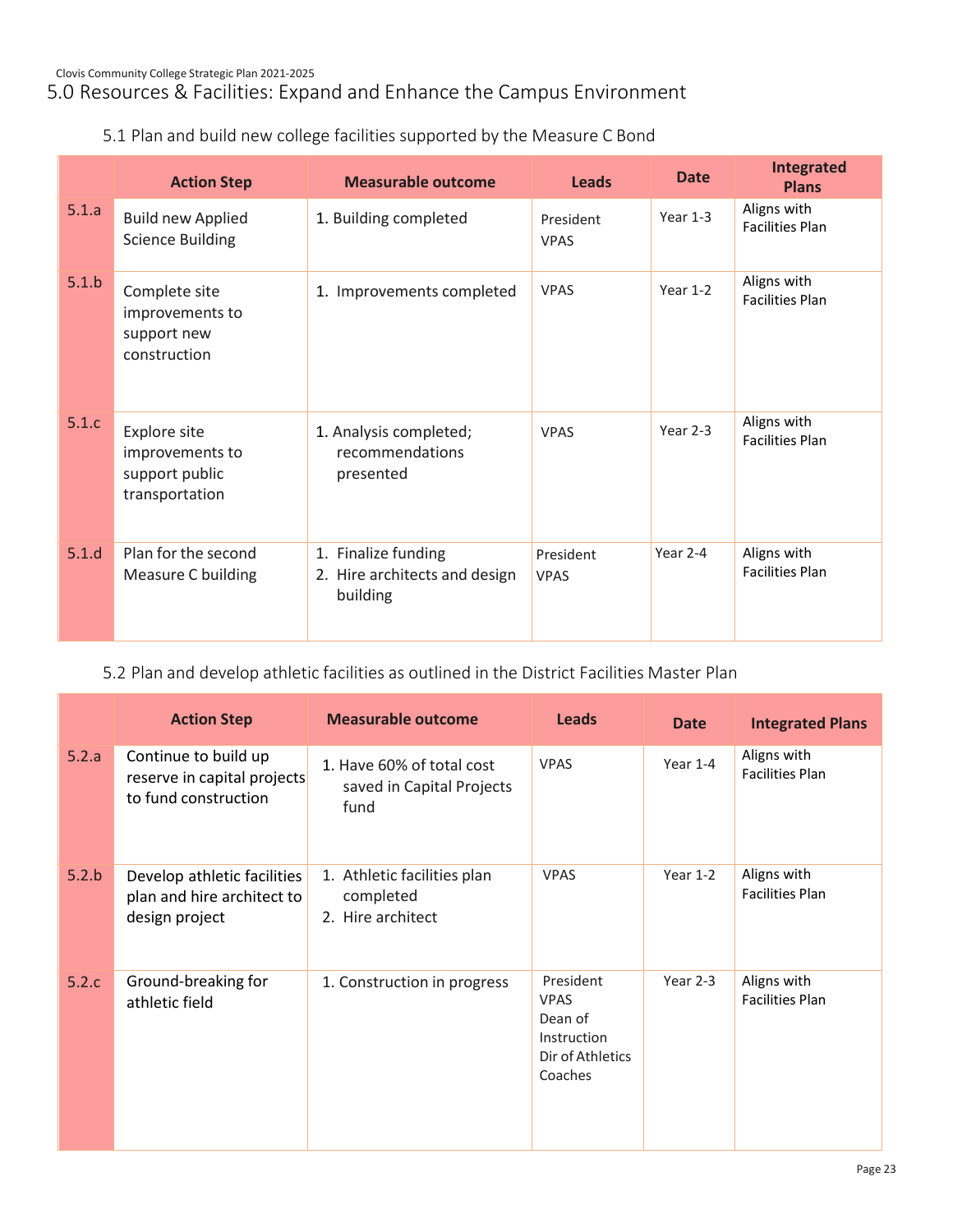## 5.3 Maintain the beautiful college facilities as the college expands and ages

|       | <b>Action Step</b>                                                                              | <b>Measurable outcome</b>                              | <b>Leads</b>         | <b>Date</b> | Integrated<br><b>Plans</b>   |
|-------|-------------------------------------------------------------------------------------------------|--------------------------------------------------------|----------------------|-------------|------------------------------|
| 5.3.a | Develop and implement a<br>campus refresh plan to<br>maintain buildings and<br>grounds          | 1. Campus refresh plan<br>completed                    | <b>VPAS</b>          | Year 1-2    | Aligns with college<br>goals |
| 5.3.b | Explore water<br>conservation and<br>sustainable landscape as<br>part of new building<br>design | 1. Analysis completed;<br>recommendations<br>presented | <b>VPAS</b>          | Year 2-3    | Aligns with college<br>goals |
| 5.3.c | <b>Explore creating interior</b><br>and exterior multi-<br>purpose common spaces                | 1. Analysis completed;<br>recommendations<br>presented | <b>VPAS</b><br>Deans | Year 2-4    | Aligns with college<br>goals |

# 5.4 Utilize technology to improve college processes and support student learning

|       | <b>Action Step</b>                                                           | <b>Measurable outcome</b>                               | <b>Leads</b>                                                   | <b>Date</b> | <b>Integrated</b><br><b>Plans</b>                                      |
|-------|------------------------------------------------------------------------------|---------------------------------------------------------|----------------------------------------------------------------|-------------|------------------------------------------------------------------------|
| 5.4.a | <b>Expand technology</b><br>access and support to<br>students                | 1. Increased technology<br>resources for students       | Dir of<br>Technology                                           | Year 1-2    | Aligns with<br>Technology Plan                                         |
| 5.4.b | Improve cybersecurity,<br>campus wi-fi, and security<br>cameras              | 1. Improvements<br>completed                            | Dir of<br>Technology                                           | Year 1-3    | Aligns with<br>Technology Plan                                         |
| 5.4.c | <b>Build Technology</b><br>Refresh Plan into the<br>annual budget<br>process | 1. Technology refreshments<br>included in annual budget | <b>VPAS</b><br>Dir of<br>Technology<br>Technology<br>Committee | Year 1-2    | Aligns with<br>Technology Plan,<br>Resource<br><b>Allocation Model</b> |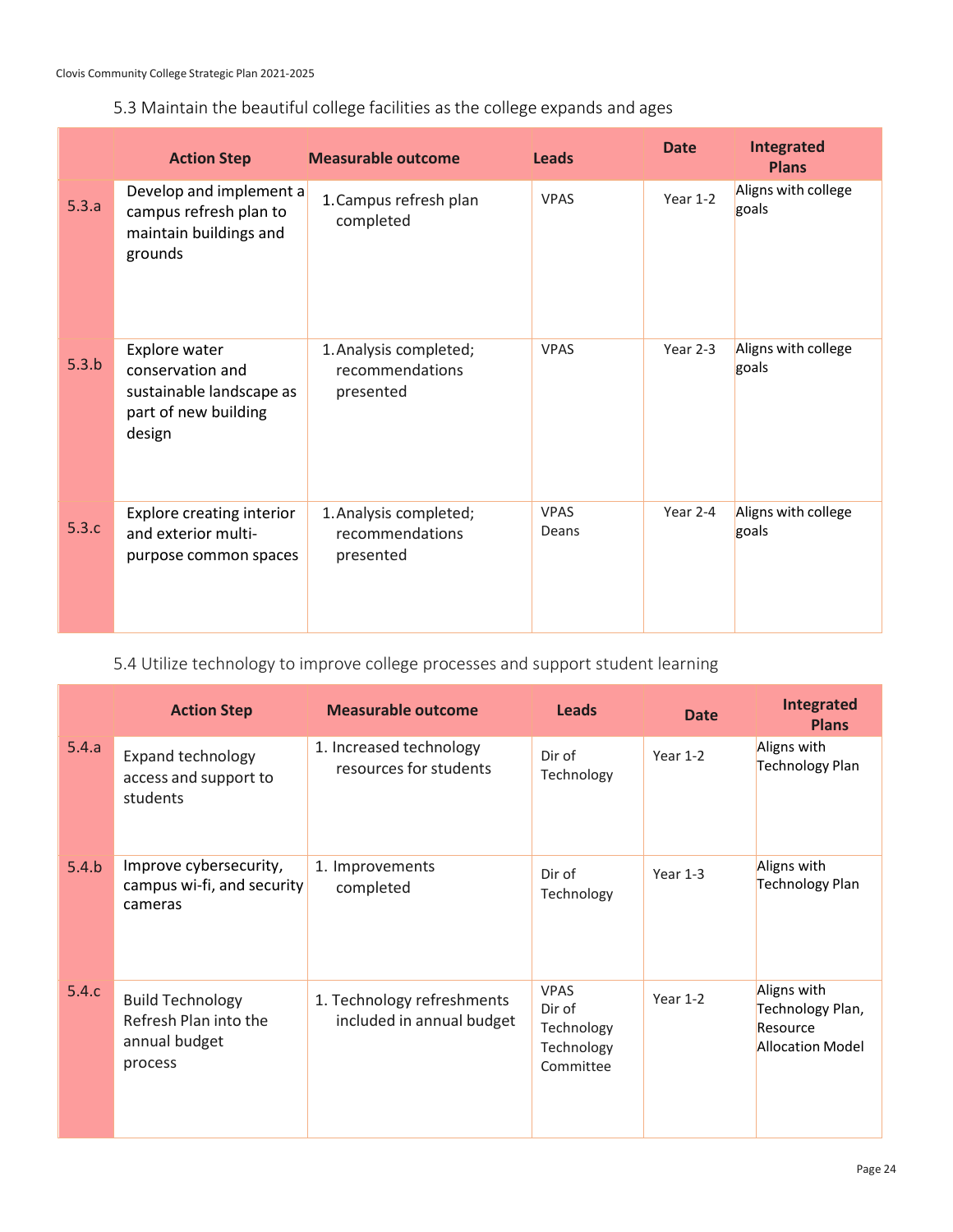5.5 Provide adequate staffing to support increased student enrollment and expanding facilities

|       | <b>Action Step</b>                                          | <b>Measurable outcome</b>            | <b>Leads</b>                                                                          | <b>Date</b> | <b>Integrated</b><br><b>Plans</b>                             |
|-------|-------------------------------------------------------------|--------------------------------------|---------------------------------------------------------------------------------------|-------------|---------------------------------------------------------------|
| 5.5.a | Develop and monitor<br>rolling 5-year staffing<br>plan      | 1. Plan completed                    | President<br>VPI, VPSS, VPAS<br>Deans<br><b>Directors</b><br><b>Department Chairs</b> | Year 1-2    | Aligns with<br>Program Plans,<br>SWF Plan.<br>SEA/Equity Plan |
| 5.5.b | Enhance focus on<br>recruiting diverse faculty<br>and staff | 1. Diversity of faculty and<br>staff | President<br>VPI, VPSS, VPAS<br>Deans<br><b>Directors</b><br><b>Department Chairs</b> | Year 1-4    | Aligns with Vision<br>for Success Goals,<br>SEA/Equity Plan   |

5.6 Support professional development for all employees

|       | <b>Action Step</b>                                                                                            | <b>Measurable outcome</b>                                                                                                                                              | <b>Leads</b>                                                         | <b>Date</b> | <b>Integrated Plans</b>                                                     |
|-------|---------------------------------------------------------------------------------------------------------------|------------------------------------------------------------------------------------------------------------------------------------------------------------------------|----------------------------------------------------------------------|-------------|-----------------------------------------------------------------------------|
| 5.6.a | Provide professional<br>development to support<br>college goals                                               | 1. Implement college<br>professional development<br>plan<br>2. Participation in district,<br>college, and other<br>opportunities documented<br>for all employee groups | President<br>Managers<br>Academic Senate<br><b>Classified Senate</b> | Year 1-4    | Aligns with<br>Professional<br>Development Plan                             |
| 5.6.b | Provide professional<br>development to support<br>changing technology<br>requirements                         | 1. Technology training<br>provided                                                                                                                                     | <b>VPAS</b><br><b>District HR</b><br>Dir of Technology<br>Dean of DE | Year 1-4    | Aligns with<br>Professional<br>Development Plan                             |
| 5.6.c | Provide professional<br>development to support<br>improved teaching<br>pedagogy and student<br>equity         | 1. Professional development<br>about teaching pedagogy<br>and student equity<br>provided                                                                               | <b>VPI</b><br>Academic Senate                                        | Year 1-4    | Aligns with<br>Professional<br>Development<br>Plan,<br>SEA Plan,<br>GP Plan |
| 5.6.e | Provide funding for<br>discipline-specific<br>professional<br>development subject to<br>availability of funds | Funding provided<br>1.<br>Grants identified, applied<br>2.<br>to, and received                                                                                         | President<br>VPI, VPSS, VPAS                                         | Year 1-4    | Aligns with Budget<br>Planning                                              |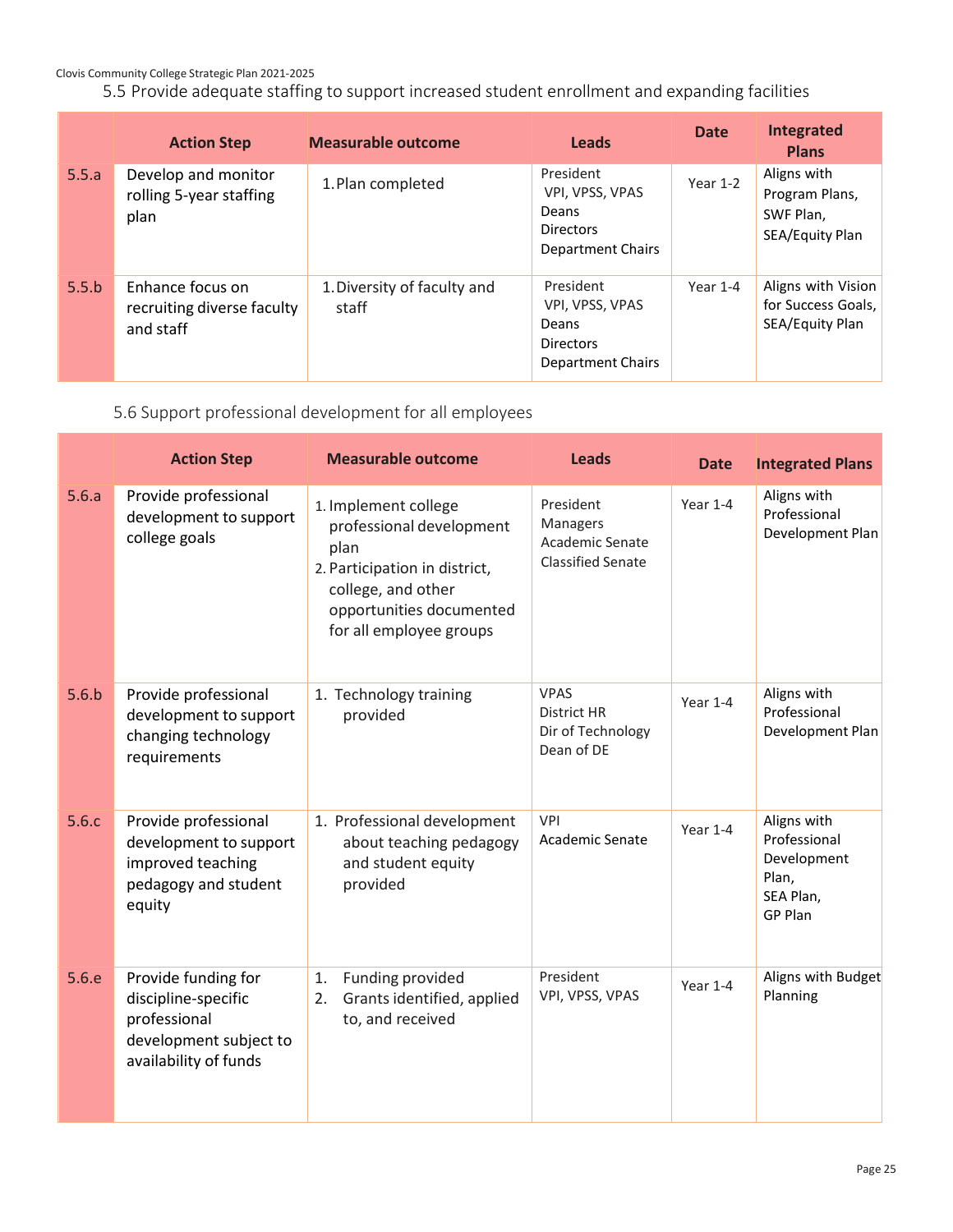5.7 Maintain stable fiscal base and sound fiscal practices

|       | <b>Action Step</b>                                                           | <b>Measurable outcome</b>                    | <b>Leads</b> | <b>Date</b> | <b>Integrated</b><br><b>Plans</b> |
|-------|------------------------------------------------------------------------------|----------------------------------------------|--------------|-------------|-----------------------------------|
| 5.7.a | Generate and maintain<br>on-going 5% college fund<br>balance                 | 1. Maintain 5% fund balance                  | <b>VPAS</b>  | Year 1-4    | Aligns with Budget<br>Planning    |
| 5.7.b | Include capital fund<br>projects in annual<br>program and fiscal<br>planning | 1. Funding documented<br>in capital projects | <b>VPAS</b>  | Year 1-4    | Aligns with Budget<br>Planning    |

# 5.8 Generate revenue to support the goals of the college

|       | <b>Action Step</b>                                 | <b>Measurable outcome</b>                                                                                                                 | <b>Leads</b>                                           | <b>Date</b> | Integrated<br><b>Plans</b>                                                         |
|-------|----------------------------------------------------|-------------------------------------------------------------------------------------------------------------------------------------------|--------------------------------------------------------|-------------|------------------------------------------------------------------------------------|
| 5.8.1 | Apply for grants to<br>support college initiatives | 1. Monitor grant<br>opportunities<br>apply for grants<br>that relate to<br>strategic goals                                                | President<br><b>VPs</b><br>Deans<br>Discipline Faculty | Year 1-4    | Aligns with Budget<br>Planning,<br>Vision for Success<br>Goals,<br>SEA Plan        |
| 5.8.2 | <b>Explore local funding</b><br>sources            | 1. Research local business,<br>community<br>organizations, regional<br>opportunities<br>2. Increased number of<br>local donors to college | President<br><b>VPs</b><br>Deans                       | Year 1-4    | Aligns with Budget<br>Planning,<br>Vision for Success<br>Goals,<br><b>SEA Plan</b> |
|       | Raise scholarship funds                            | 1. Increased number of<br>scholarships                                                                                                    | President                                              | Year 1-4    |                                                                                    |
| 5.8.3 |                                                    |                                                                                                                                           |                                                        |             |                                                                                    |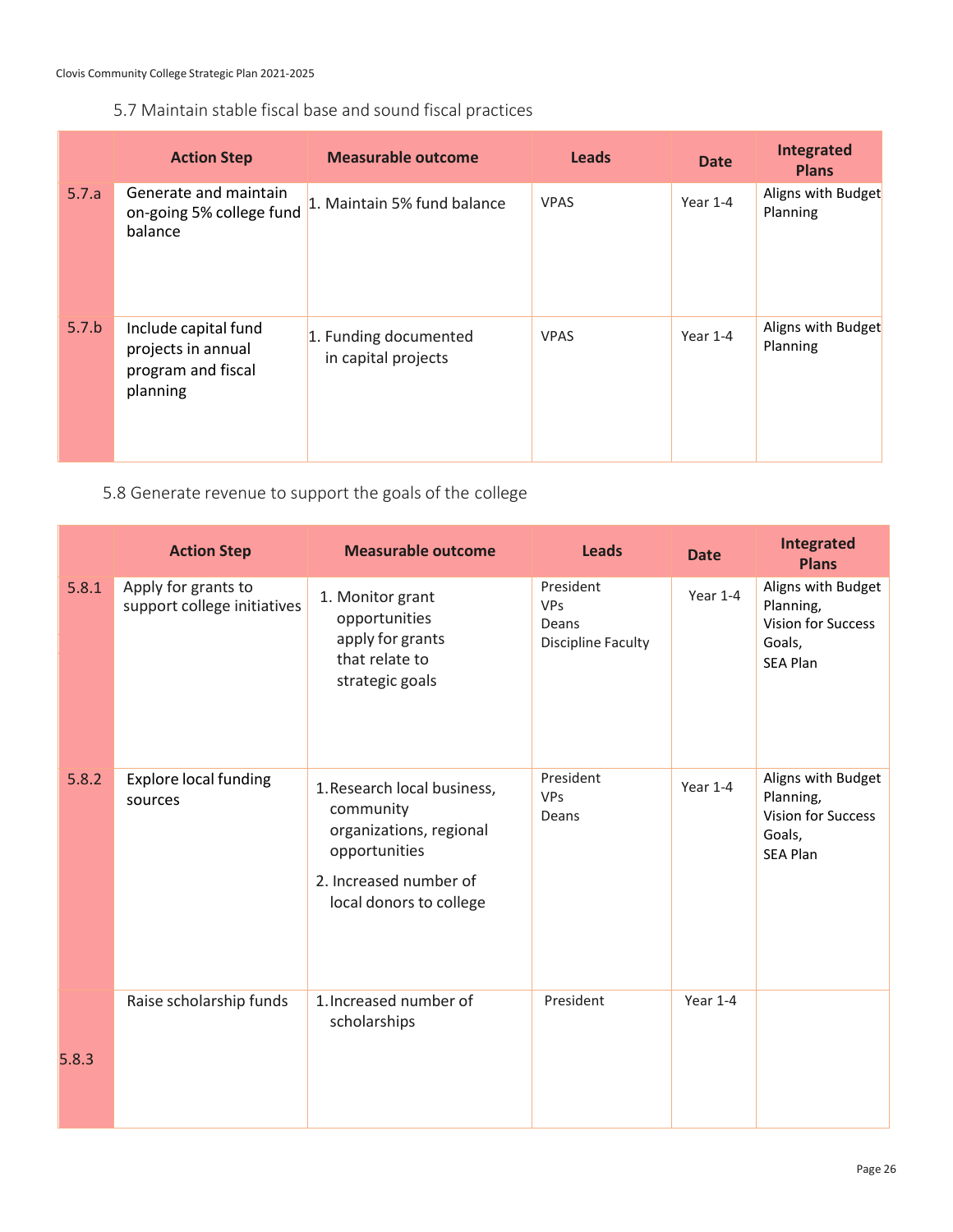6.0 Institutional Effectiveness: Foster a Collegial, Collaborative, and Inclusive College Environment

|  |  |  |  |  |  | 6.1 Use data to support dialogue, planning, and decision-making |
|--|--|--|--|--|--|-----------------------------------------------------------------|
|--|--|--|--|--|--|-----------------------------------------------------------------|

|       | <b>Action Step</b>                                                                                                                                                                                                                                                                                                                                                                          | <b>Measurable outcome</b>                                                                                                                                                                      | Leads        | <b>Date</b> | <b>Integrated</b><br>Plan                                                                                           |
|-------|---------------------------------------------------------------------------------------------------------------------------------------------------------------------------------------------------------------------------------------------------------------------------------------------------------------------------------------------------------------------------------------------|------------------------------------------------------------------------------------------------------------------------------------------------------------------------------------------------|--------------|-------------|---------------------------------------------------------------------------------------------------------------------|
| 6.1.a | 1. Office of Institutional<br>Develop a<br>comprehensive<br>Research agenda/plan<br>developed and<br>approach to data<br>implemented<br>analysis, incorporating<br>both qualitative and<br>2. Increased number of<br>quantitative data into<br>qualitative research<br>decision making and<br>projects<br>planning<br>3. Continued use of data to<br>inform decision making<br>and planning |                                                                                                                                                                                                | Office of IR | Year 1-2    | Aligns with<br>Program Plans,<br>Vision for<br>Success Goals,<br>SEA/Equity Plan,<br>GP Plan                        |
| 6.1.b | Expand data analysis to<br>promote equity                                                                                                                                                                                                                                                                                                                                                   | 1. Continued focus on<br>disaggregating data to<br>promote equity in UP<br>Plans.<br>2. Continued use of CUE<br><b>Equity and Data tools</b><br>in Institutional<br>Effectiveness<br>Advisory. | Office of IR | Year 1-2    | Aligns with<br>Program Plans,<br>Vision for<br>Success Goals,<br>SEA/Equity Plan,<br>GP Plan                        |
| 6.1.c | Analyze the impact of<br>significant external events<br>on student retention and<br>success                                                                                                                                                                                                                                                                                                 | 1. Research on the effects<br>of COVID on student<br>retention and success<br>completed                                                                                                        | Office of IR | Year 1-2    | Aligns with<br>SEA/Equity Plan,<br>GP Plan,<br>Vision for<br>Success Goals                                          |
| 6.1.d | Enhance data reports to<br>include simple, accessible<br>charts                                                                                                                                                                                                                                                                                                                             | 1. Continued development of<br>accessible and easy to use<br>Tableau dashboards<br>2. Continued implementation<br>of infographics to simplify<br>data                                          | Office of IR | Year 1-2    | Aligns with<br>Program Plans,<br>Vision for<br><b>Success Goals</b>                                                 |
| 6.1.e | Provide data literacy<br>training and continue to<br>support college wide data<br>discussions                                                                                                                                                                                                                                                                                               | 1. Training sessions provided<br>to improve data literacy                                                                                                                                      | Office of IR | Year 1-2    | Aligns with<br>Professional<br>Development<br>Plan, SEA Plan,<br>GP Plan, SWP,<br>K-16 Initiative,<br>Title V Grant |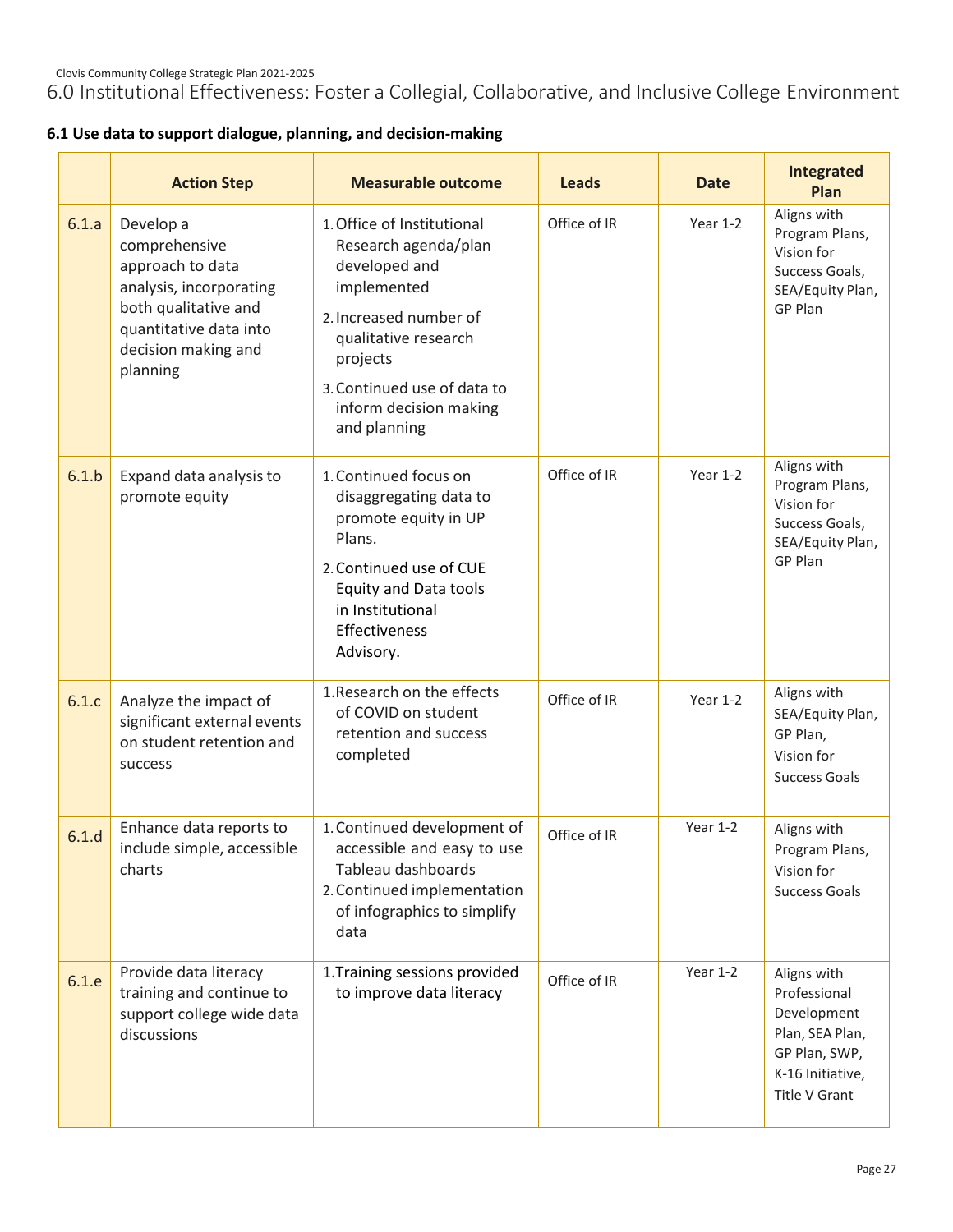Clovis Community College Strategic Plan 2021-2025 6.2 Continue to monitor and evaluate college planning processes to improve equity and student success

|       | <b>Action Step</b>                                                                                         | <b>Measurable outcome</b>                                                                                         | <b>Leads</b>                                    | <b>Date</b> | <b>Integrated</b><br><b>Plans</b>                 |
|-------|------------------------------------------------------------------------------------------------------------|-------------------------------------------------------------------------------------------------------------------|-------------------------------------------------|-------------|---------------------------------------------------|
| 6.2.a | Review the college<br>organizational<br>structure through the<br>lens of a Guided<br>Pathways framework    | 1. Review completed                                                                                               | President VPI,<br><b>VPSS</b>                   | Year 1-2    | Supports all<br>college<br>planning               |
| 6.2.b | Implement and evaluate<br>the Enrollment<br>Management Plan                                                | 1. Implement plan<br>2. Evaluate progress<br>and success of<br>implementation                                     | <b>VPI</b><br>Dir of IR<br>Deans<br>Dept Chairs | Year 1-4    | Supports all<br>college<br>planning               |
| 6.2.c | Continue to implement<br>and evaluate the<br>Unit/Program Planning<br>and Resource Allocation<br>processes | 1. Review processes and<br>revise as appropriate<br>2. Establish cycle for<br>continual review and<br>improvement | VPI, VPSS<br><b>VPAS</b><br>College Council     | Year 1-4    | Supports<br>college planning<br>and<br>assessment |
| 6.2.d | Continue to implement<br>and update the<br>governance structure on a<br>regular basis                      | 1. Review processes and<br>revise as appropriate<br>2. Establish cycle for<br>continual review and<br>improvement | President<br>College Council                    | Year 1-4    | Supports all<br>college<br>planning               |